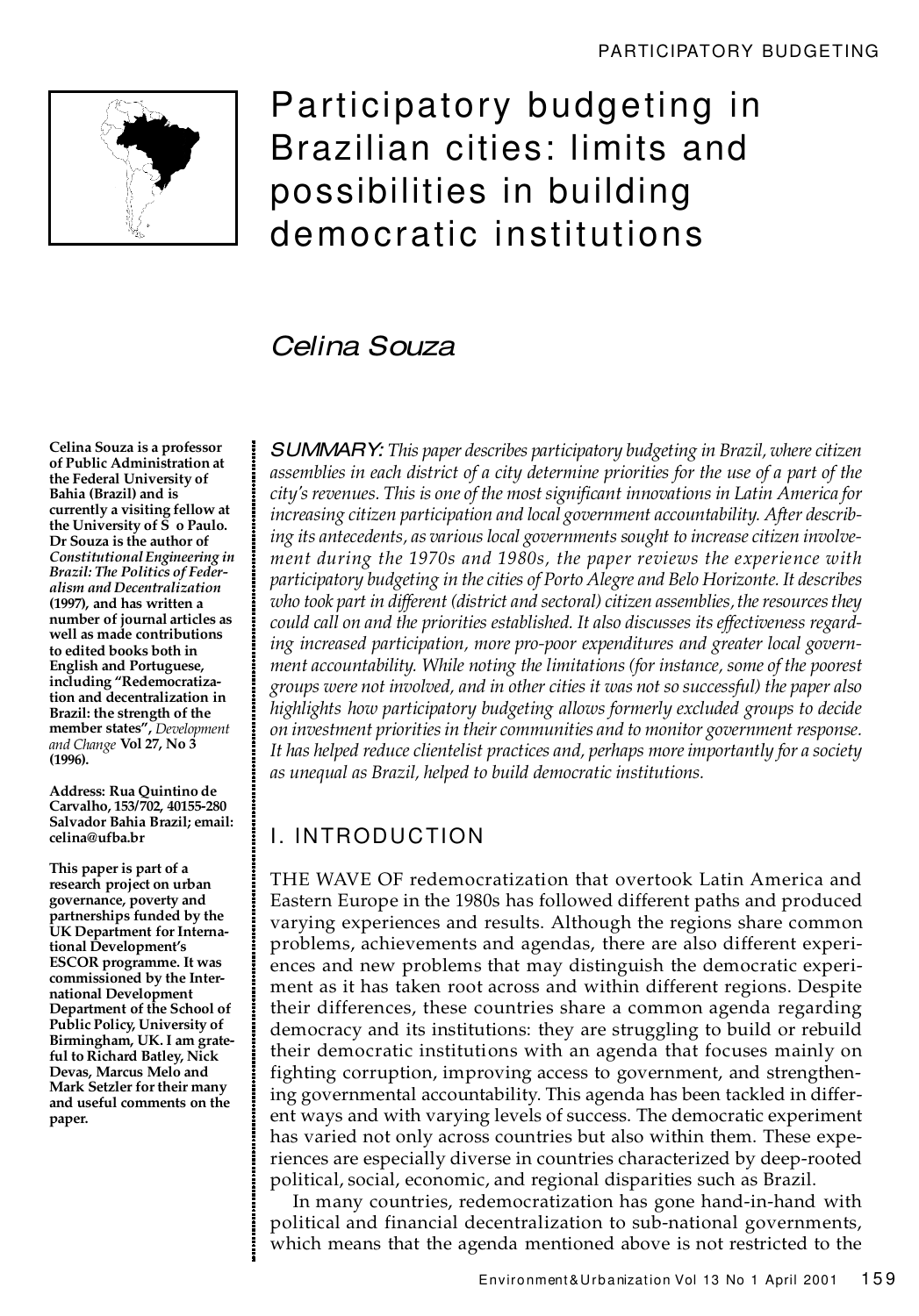national institutions but applies also to sub-national ones. As a result of redemocratization and decentralization, many local governments were able to introduce policies and experiences that distanced them from those in place in the authoritarian past. One of the primary justifications for these decentralization policies is that they strengthen democracy by increasing participation, especially by those social groups at the local level that have traditionally been excluded from the government's decision-making process and policies.

Brazil is an example of both redemocratization and decentralization. *In the case of decentralization, there is a consensus among scholars and practitioners that Brazil is a country in which political and financial decentralization has been pursued at an unparalleled pace, both in the country's experience and in comparison to other developing countries*. There is already a considerable literature analyzing Brazilian decentralization after redemocratization, focusing especially on the local level. Some of these works adopt a positive view of decentralization, stressing its merits with respect to "reinventing the government", bringing the government closer to the community, building bridges between private and public demands, and otherwise improving local governance.(1) Other authors are more sceptical about the possibilities of decentralization per se in a country marked by high levels of social, economic and regional disparities.<sup>(2)</sup> Similarly, others have turned their attention to the risks of promoting social exclusion when the municipalities compete for investments.<sup>(3)</sup> Another line of enquiry contends that in certain circumstances centralization may be essential to the successful implementation of social programmes.(4)

As for participation, the 1988 constitution provided several mechanisms which allowed grassroots movements to take part in some decisions and to oversee public matters, especially at the local level. $(5)$ Brazilian local governments are carrying out several experiments in participation. These range from the creation of community councils to decide on education, health and social welfare policies, to the implementation of participatory budgeting (henceforth PB). The latter has been praised, both nationally and internationally, as an example of "good" government.

The enthusiasm for and documented successes of PB are somewhat puzzling. Why have some Brazilian local governments embarked on a policy which attempts to "empower the poor" in a country labelled as clientelist, élite-driven, lacking a tradition of civic engagement and, moreover historically unequal?<sup>(6)</sup> Why would local governments increase participation and decision-making venues when they already have a congested agenda of unresolved local problems (housing, education, health care, public transport, etc)? Furthermore, why, in a time in which individualism and consumption are praised as signs of freedom and liberty, have some politicians adopted policies encouraging cooperation and the pursuit of collective goods destined for social groups historically excluded from the decision-making process? Why, in an era of disillusionment with the political systems and their politicians, have people responded positively to some top-down decisions to "empower" them? Why, in a time in which "exit" is more praised than "voice" has there been a proliferation of participatory policies in Brazil?<sup>(7)</sup> Finally, why, at a time when mainstream literature on collective action argues that individuals (politicians, bureaucrats and voters) are guided by self-interest, do collective and individual actors have the incentive to cooperate?

1. Figueiredo, Rubens and Bolivar Lamounier (1996), As Cidades que d o Certo: *Experiências Inovadoras na Administraç o Pública Brasileira*, Brasília, MH Comunica o.

2. Souza, Celina (1997) *Constitutional Engineering in Brazil: The Politics of Federalism and Decentralization*, London, Macmillan and New York, St Martin's Press.

3. Melo, Marcus André (1996), "Crise federativa, guerra fiscal e 'hobbesianismo municipal': efeitos perversos da descentraliza o?", *S o Paulo em Perspectiva* Vol 10, No 13, pages 11-20.

4. Tendler, Judith (1997), *Good Government in the Tropics*, The Johns Hopkins University Press, Baltimore.

5. These constitutional mechanisms are described in Souza, Celina (1989), "Política urbana e participa o popular", *Revista de Administraç o Pública* Vol 23, No 4, pages 110-113.

6. Clientelism, or patronage, or patron-client relations is a tricky concept. In the context of this article I use Waterbury's definition, in which clientelism is a means of protection both for the weak and for the politically powerful. Its crucial variable is real or perceived vulnerability. See Waterbury, John (1977), "An attempt to put patrons and clients in their place" in Gellner, E and J Waterbury (editors), *Patrons and Clients in Mediterranean Societies*, Gerald Duckworth, London, page 337.

7. I use the words "exit" and "voice" following Hirschman. The "voice" option is the way in which citizens communicate demands direct to public agencies and the "exit" option is when they choose to quit or go to other places or service suppliers. See Hirschman, AO (1970),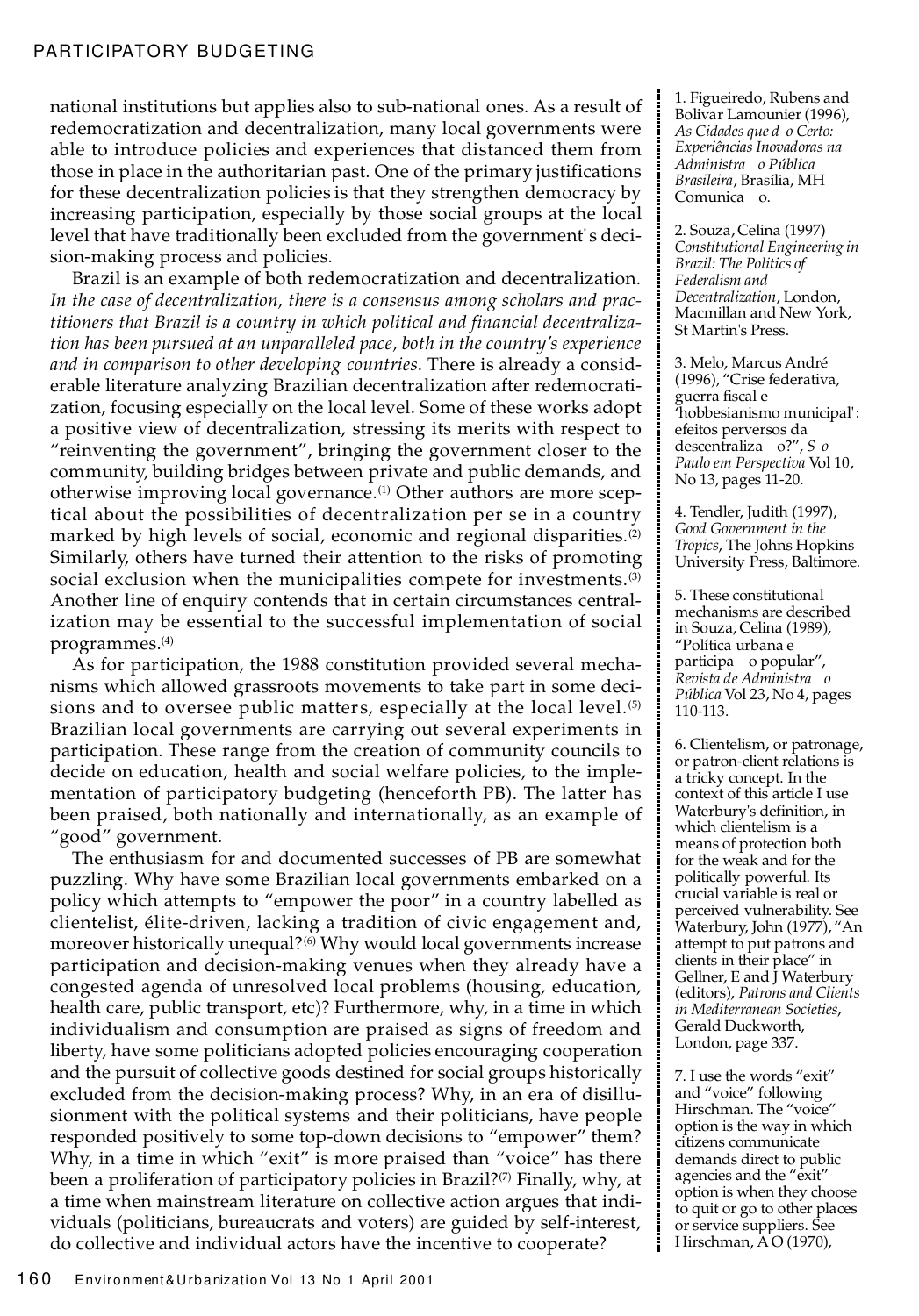*Exit, Voice and Loyalty*, Harvard University Press, Cambridge MA, page 313. For a broader discussion, see Dunleavy, P and B O'Leary (1987), *Theories of the State: The Politics of Liberal Democracy*, MacMillan, Houndmills and London.

8. Castro, M Helena G de (1988), "Equipamentos sociais e política local no pós-64: dois estudos de caso", *Espaço e Debates* No 24, pages 67-74.

9. Piracicaba's experience, although not unique, was rare because MDB mayors tended to switch parties to ARENA(National Renovating Alliance), the official party of the authoritarian regime, in order to receive federal and state grants, given that public resources were heavily centralized at the federal level. Castro (see reference 8) reports that in the 1976 local elections, out of 101 mayors elected by the MDB, 78 moved to ARENAimmediately after the election. Furthermore, opposition local governments were only possible in medium and small cities because in the state capitals the mayor was appointed by the state legislature.

This paper reviews the literature on PB in Brazil, analyzing the two most well-known experiences of Porto Alegre and Belo Horizonte, to lead to a discussion of the main results and to answer these questions:

- How does PB work in the two cities analyzed?
- How does the literature view PB?
- \*Does PB increase the capacity of excluded social groups to influence the decision making process regarding the allocation of public resources?
- \*Does PB increase the poor's access to basic urban services?
- \*Does local expenditure reflect the priorities of the poor?

This paper argues that, although some of the claims and results relating to participatory budgeting in Porto Alegre and Belo Horizonte deserve more careful reflection and research, the experience has allowed low-income segments of neglected areas of the cities to decide on investment priorities in their communities. Despite the fact that resources allocated through PB have been small, the experience has shown that, in an extremely unequal society such as Brazil, PB is one of the very few alternatives for transforming public investments from favours into rights, albeit with a limited scope.

The following sections begin with a brief review of participatory policies prior to the Porto Alegre and Belo Horizonte experiences, and a discussion of some previous decisions that contributed to the success of these two experiences. PB in Porto Alegre and in Belo Horizonte is then analyzed, based on secondary sources. This is followed by a review of the literature on PB, showing points of consensus and of divergence regarding its results, objectives and prospects. This section also attempts to answer the last three points highlighted\* above. The last section reevaluates the PB experience in Porto Alegre and Belo Horizonte, in an attempt to draw some conclusions from its main results, achievements and problems.

# II. ANTECEDENTS TO PARTICIPATOR Y B UDGETING

THREE MAIN FACTORS must be analyzed in order to understand the adoption of PB in cities throughout Brazil during the last decade, given that the practice neither appeared suddenly nor was solely the result of the efforts of certain politicians from the PT (Workers' Party). First, there were a number of attempts at increasing participation by citizens in local budgeting before redemocratization. Second, there was the increase in the amount of local finance but, more importantly, the policy of adjusting local finance adopted by many local governments in the late 1980s. Third is the growing presence of leftist parties in local governments.

# a. Participatory Experiences during the Military R é g i m e

Even while the military régime was still in power, a small number of municipalities governed by a segment of the then MDB (Brazilian Democratic Movement) adopted participatory policies as a way of putting pressure on federal and state levels controlled by the military. Castro<sup>(8)</sup> analyzes the experiences of Piracicaba, a municipality in the state of S o Paulo, over the period 1977-1982.<sup>(9)</sup> She suggests that the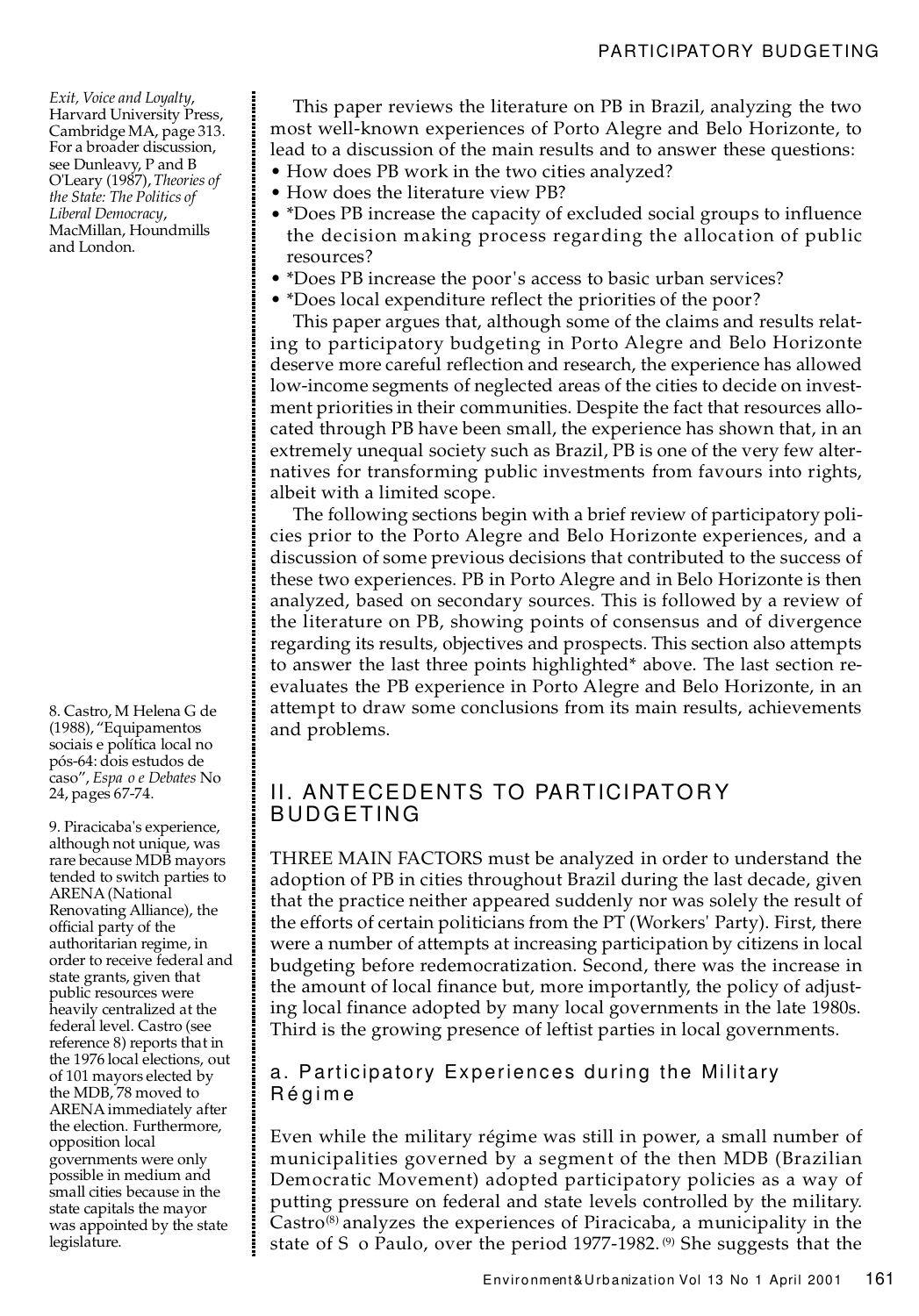mayor's strategy of calling for the direct participation of the population in decision-making was a way first, to show the federal and state governments that the resources sent to Piracicaba and earmarked for specific use did not address the priorities of the people and second, to put pressure on local councillors to approve controversial laws. Starting in 1977, the municipality created several "community centres" and local government offices in the city's districts to discuss district priorities which were then passed on to the mayor's office. Citizen participation at the start of this experience was best characterized as consultation rather than an opportunity to take an active role in decision-making. In 1980, a number of committees were created, including the Citizens' Budgetary Committee, in which popular organizations had both seats and votes. As in many other experiences of this kind, with the election of a new mayor, Piracicaba's participatory experiment came to an end. Although the newly elected mayor also belonged to the MDB, he belonged to a different faction from that of the incumbent.

During the same period, another participatory experiment was implemented by Mayor Dirceu Carneiro in Lages, a municipality in the state of Santa Catarina. Like his counterpart in Piracicaba, Carneiro was also a member of the MDB. The Lages experience turned out to be a paradigm for medium and small-sized local administrations all over Brazil because of the city's focus on small initiatives that were cooperatively implemented by the government and the community.<sup>(10)</sup> Another **i** feature of the Lages experience was the abandonment of comprehensive planning as the primary guide for municipal actions. Instead, the city moved toward a model of city management based on "...administration on a day-by-day basis, through the discussion and the imple mentation of projects which responded to the needs imposed by reality."(11) The goal of the administration was to govern with popular participation but there was no systematic organization on the part of the population. The local government stepped in to mobilize and to organize the community around several associations. Because of limited social mobilization, the Lages experience, although paradigmatic, cannot be said to have been a success in participation. According to Ferreira,(12) participation was built slowly and its instruments were not strong enough to influence directly and decisively the municipal government's priorities. The most successful programme in the Lages experience was the city's efforts to build houses for the poor in spite of scarce resources. The key component of the programme was the building of homes with the direct participation of the poor as labourers, known as *mutir*  $o$ , which was later widely adopted by several local governments in Brazil regardless of their ideological orientation. As in Piracicaba, the mayor of Lages governed with no support from either the federal or the state governments. Ferreira's report on the Lages experience concludes that it was naive, overestimated the power of the alliance with the poor and underestimated the power of those who opposed it.(13) It also concluded that the administration did not change the basic power relationships within the city nor was it able to "free the oppressed segments of society" in any meaningful way. Its merit was to have been able to create alternative ways to deal with people's most urgent needs through the development of quick and cheap initiatives sustained through popular organization.

The experiences of participation in three cities in Minas Gerais administered by the MDB between 1983 and 1988 were analyzed by Costa.<sup>(14)</sup>

10. The case of Lages was widely publicized by a well-known journalist and former politician, Márcio Moreira Alves. See Alves, Márcio Moreira (1988), *A* For a do Povo: Democracia *Participativa em Lages*, Brasiliense, S o Paulo.

11. Ferreira, Ana Luiza S S (1991), *Lages: Um Jeito de Governar*, Instituto Pólis, S o Paulo, page 64.

12. See reference 11, page 63.

13. See reference 11, page 102.

14. Costa, Sergio (1997), "Movimentos sociais, democratiza o e a constru o de esferas públicas locais", *Dados - Revista Brasileira de Ciências Sociais* Vol 12, No 35, pages 112-124.

÷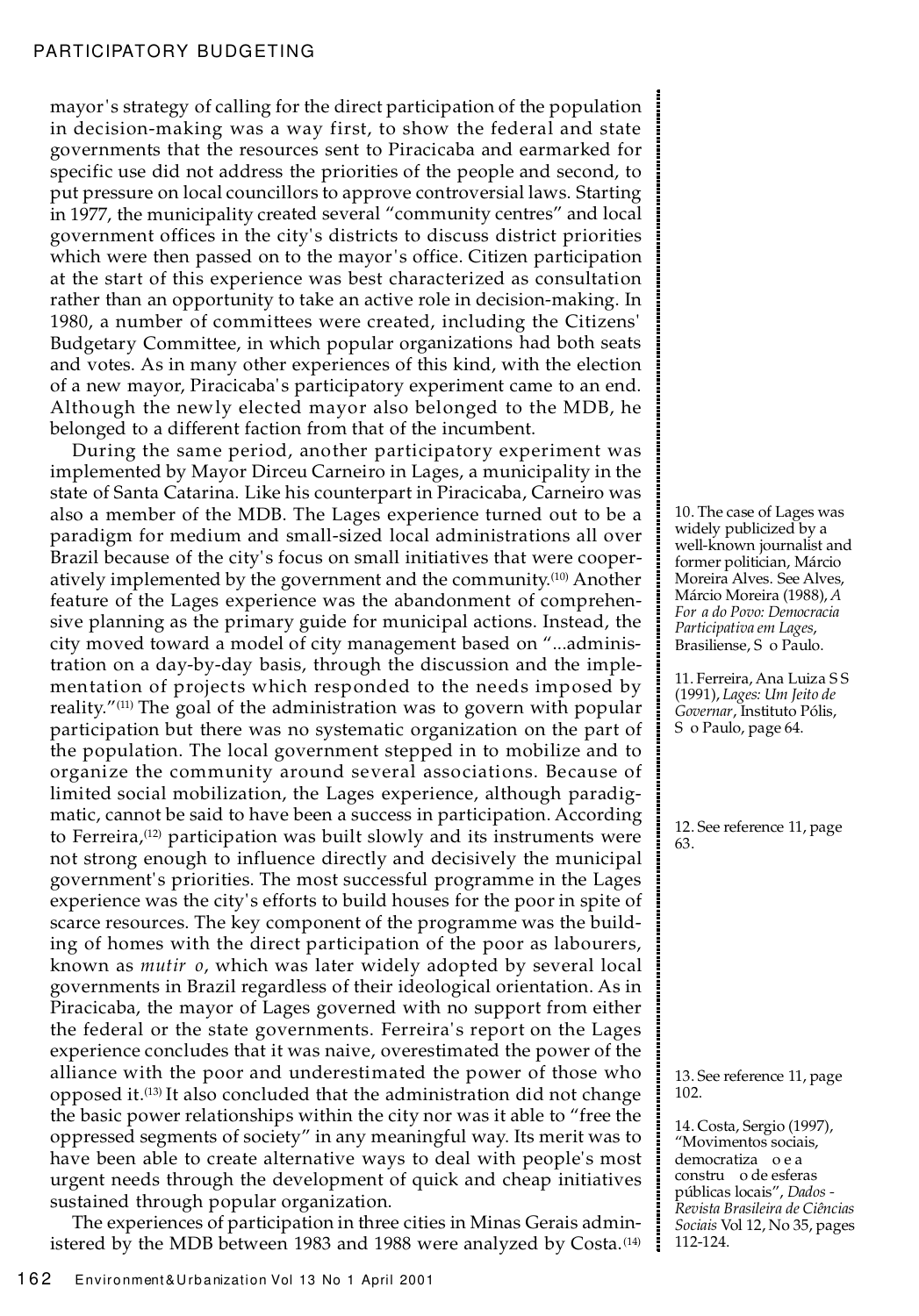15. Other local administrations analyzed by Pólis are Santos (see Ferreira, Ana Luiza S S et al. (1994), *Santos: O Desafio de Ser Governo*, Instituto Pólis, S o Paulo), Ronda Alta and S o Jo o do Triunfo (see Ferreira, Ana Luiza S S and Rudá Ricci (1992), *Estudos de Gestão: Ronda Alta e São João do Triunfo*, Instituto Pólis, S o Paulo). Sectoral programmes such as culture, shantytown urbanization and street children have also been analyzed by Pólis. Another non-governmental organization that plays an important role in disseminating participatory policies is IBASE. It is currently involved in training programmes regarding participatory budgeting for other NGOs, civic associations, participatory budgeting delegates at state and local levels, and civil servants.

16. Pinto, Valeska P (1992), *Prefeitura de Fortaleza: Administraç o Popular - 1986/88*, Instituto Pólis, São Paulo.

17. Jayme, Jr, Frederico and A Marquetti (1998), "Descentraliza o tributária e performance econômica das capitais brasileiras: 1989-1994", paper presented  $\quad \vdots$ at the LASA 1998, Chicago, 24-26 September.

He evaluates with scepticism the state-sponsored experiments in participation, finding that, although these programmes reduce the anguish of local politicians who are seeking to break away from patrimonialism and clientelism, such programmes may have perverse consequences. Most critically, Costa argues that rather than empowering widespread participation, they have tended to transform civil society leaders and institutions into brokers of political interests that are not based on people's needs. Costa's analysis points to the difficulties of early participatory programmes in generating any sort of autonomous civic mobilization of the type that could have been expected to generate citizen participation capable of challenging the interests of dominant politicians and traditional municipal élites.

In addition to the individual case studies just reviewed, we owe much to the efforts of Instituto Pólis, a Brazilian private think tank, in providing a comparative body of research that systematically analyzes several participatory experiences, but especially cases from after the political opening following the end of the military regime.(15) One of their studies analyzed Fortaleza's experience with the first PT local government in Brazil, elected in 1986, which largely failed in its efforts to expand participation because the political executive isolated itself from the official bureaucracy and because the local government was divided by controversies surrounding the role of the PT and its relationship with the executive and society. (16) One of the positive aspects of the PT administration was that it clarified for the city's population the separation that exists between the city and the state governments. The success of the PT administration in distinguishing the role of municipal governance is important given that Fortaleza, like most large cities in Brazil and in the North-East in particular, had scarce local resources and therefore had become almost another branch of the state government administration during the military years.

#### b. The Increase in Local Revenues

The second factor that has led to the increasingly widespread adoption of PB across Brazilian cities is the increase in municipal revenues brought about by the 1988 constitution and the decision taken by most state capitals to reform their finances. From the 1970s to the 1980s, all Brazilian cities, especially the large ones, were in financial disarray, while in the 1990s the same crisis affected the states. However, with the changes made by the 1988 constitution on inter-governmental finance, many municipalities have been able to improve their financial situation, in particular the state capitals. It is important to note that the transfer of resources determined by the constitution was phased in over time and was only completed in 1993. The expansion of resources to sub-national governments, although mentioned in the literature that analyzes PB, has not been appropriately recognized for the crucial role it played in allowing local governments to adopt innovative policies such as PB.

It was not only Porto Alegre, or other cities governed by leftist parties, that embarked on a policy of increasing local revenue but also several municipalities across Brazil. By providing information only on Porto Alegre's resources and financial reforms, the literature can mislead the reader into believing that only Porto Alegre has adopted this policy. Jayme, Jr and Marquetti, for instance,<sup>(17)</sup> show that although the efforts to raise revenues in Porto Alegre were great – between 1989 and 1994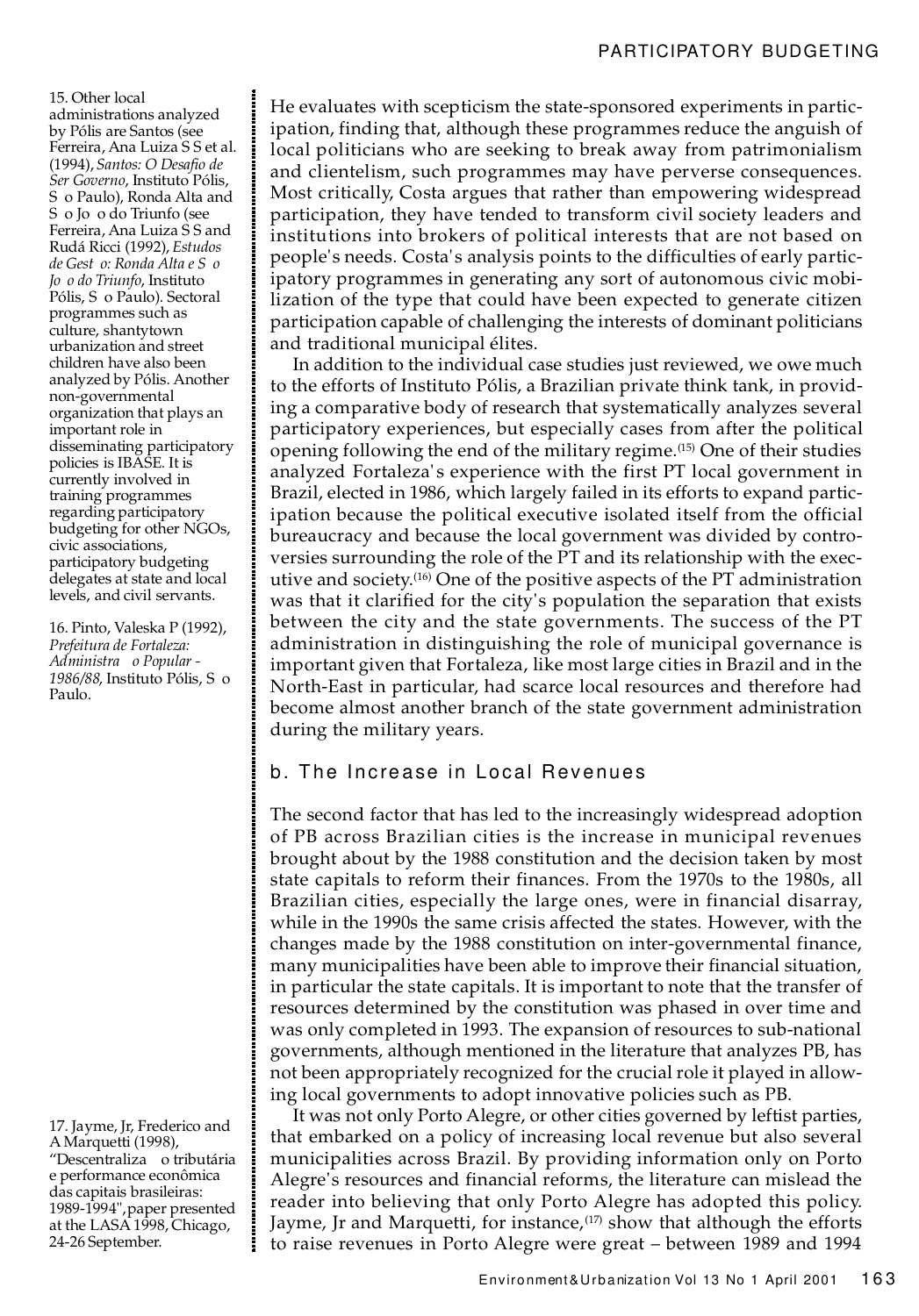the city rose from 10th to 5th position in the ranking of state capitals' per capita total revenue – it was not unique.(18) However, the most striking change in the ranking of revenue collection occurred in Belo Horizonte, where it jumped from 22nd to 4th position over the same period. These authors also show that the average annual rate of increase in per capita total revenue between 1989 and 1994 reached 24.45 per cent in Belo Horizonte, first in the ranking, and 13.54 per cent in Porto Alegre, second in the ranking.<sup>(19)</sup> As for the increase in its own local revenue, Belo Horizonte again registered a higher rate than Porto Alegre: 23.99 per cent and 11.3 per cent, respectively.<sup>(20)</sup> Belo Horizonte's performance  $\;$  **i** displays the extent to which local taxpayers in several state capitals were being under-taxed. It also shows that many popularly elected mayors, as opposed to appointed mayors who had governed the state capitals during the military régime, have opted to raise taxes in order to fulfil their commitments to their electorate instead of solely relying on an increase in federal and state transfers brought about by the constitution. This contradicts the assumption that when sub-national governments have a large share in central transfers they make little effort to increase their own revenue. It must be remembered, however, that Porto Alegre and Belo Horizonte have better economic and social indicators than the average for Brazilian cities. This fact has given their local governments much more room for increasing local taxes and, consequently, obtaining more revenue to set aside for distribution through participatory budgeting schemes.

#### c. The Increase in Leftist Local Governments

The third factor that has contributed to the widespread adoption of participatory programmes is the increasing presence of leftist parties, especially the PT, in local governments. In 1988, 32 mayors were elected. In 1992, there were 53, in 1996, 115 and in 2000, 187. Thus, there has been an increase in expanding participation in governance. These participatory experiences are being constantly analyzed and disseminated by the party's militants, intellectuals, think tanks and NGOs. The repeated victories have provided the PT with the opportunity to debate how to put into practice their political and social commitments. Moreover, the initial success and popularity of a number of participatory programmes, including PB, in PT-administered cities has served as a blueprint for

successive leftist administrations throughout the country. This section has shown that the origins of participation can be traced back to before the most well-known experiences of Porto Alegre and Belo Horizonte. Furthermore, PB is not restricted to PT local governments. In fact, Belo Horizonte was a latecomer, with Recife and Fortaleza beginning earlier. But because the latter two were not administered by the PT, or because the results of PB seemed more modest in both cities, they are less well-known. The experiments of Porto Alegre and Belo Horizonte, analyzed in the following section, have certainly learned from the problems, achievements and strengths described above. The difference, however, is that they went much further than their predecessors in two ways. First, they have endured beyond single administrative terms and second, they concentrated their participatory efforts on the budget process, i.e. on the decision of how to allocate scarce resources, therefore bringing into the open the issue of inequality, poverty and uneven balance of power in Brazilian cities.

18. Recife moved from the 6th to 8th position in the ranking.

19. Recife's rate of increase reached 4.42 per cent, occupying 16th position among the 26 state capitals.

20. In Recife it was 9.9 per cent.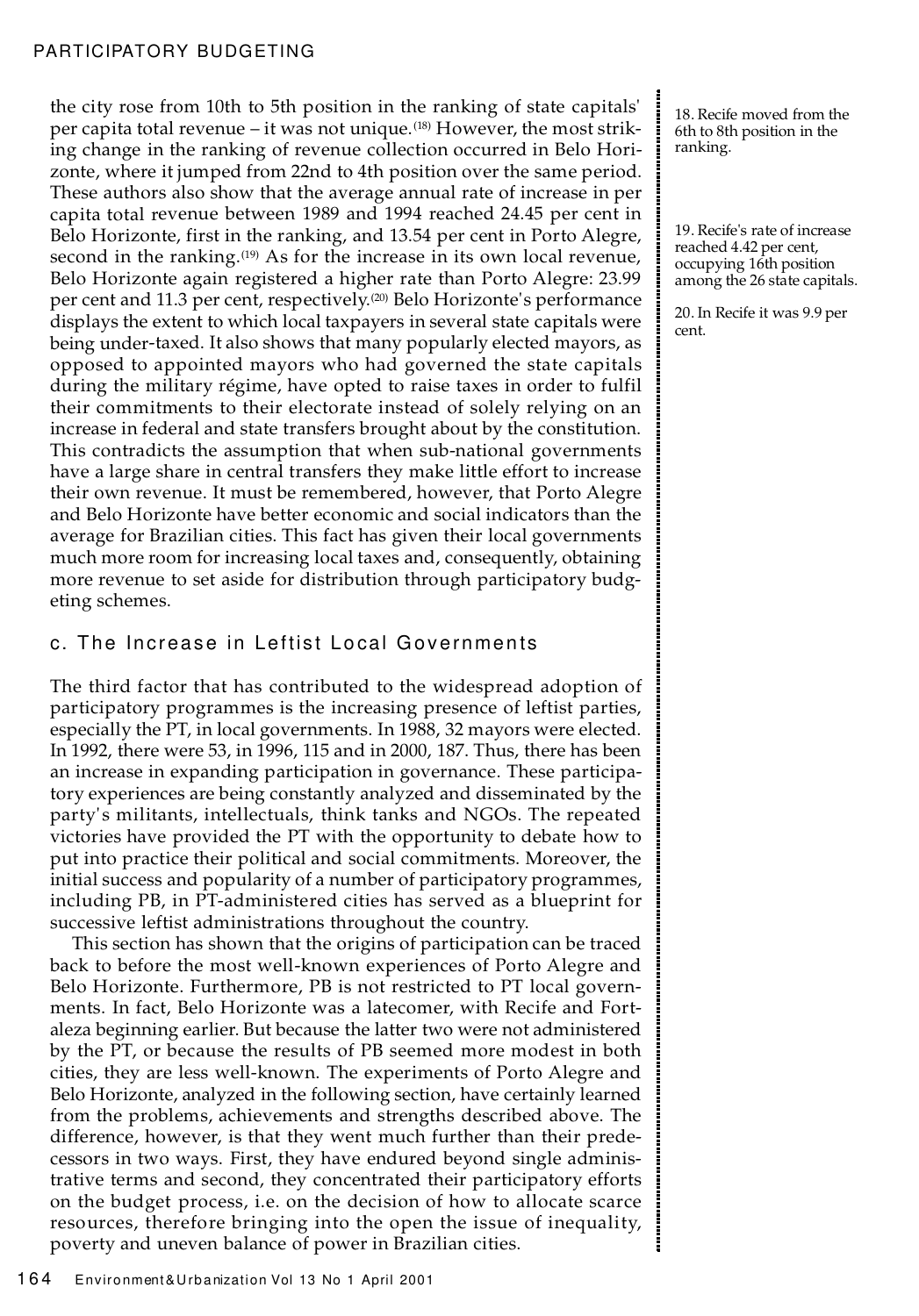21. This section presents information and data extracted from selected literature. Because there are few works comparing the two experiences, it was not always possible to find the same information for both cities. One exception is Jacobi and Teixeira's article comparing both cities (see Jacobi, Pedro and Marco Antônio C Teixeira (1996), "Or amento participativo: co responsabilidade na gest o das cidades", S o *Paulo em Perspectiva* Vol 10, No 13, pages 119-128. Furthermore, carrying out comparative studies on local practices that go beyond description is a difficult task. As shown by Frey, local management experiences in Santos and Curitiba varied substantially because of economic, cultural and social differences (see Frey, Klaus (1996), "Crise do estado e estilos de gesto municipal", *Lua Nova* No 37, pages 105-138.

22. For the dilemmas of participation at the local level, see Jacobi, Pedro (1990), "Descentraliza o municipal e participa o dos cidad os: apontamentos para o debate", *Lua Nova* No 20, pages121-143.

23. Nylen, William (2000a), "'The making of loyal opposition: the Workers' Party (PT) and the consolidation of democracy in Brazil" in Kingstone, P and T J Power (editors), *Democratic Brazil: Actors, Institutions, and Processes*, University of Pittsburgh Press, Pittsburgh, page 132.

24. See reference 23.

# III. PARTICIPATORY BUDGETING EXPERIENCE IN PORTO ALEGRE AND BELO HORIZONTE<sup>(21)</sup>

PARTICIPATION IS CERTAINLY no panacea, nor is it an easy task, as the cases of Porto Alegre and Belo Horizonte show.<sup>(22)</sup> Furthermore, participation is far from being a clear concept, even within the party most associated with it, the PT. Further problems can be expected when participation is a result of a state-led policy. After considerable debate, it seems that a pragmatic consensus on the two basic goals of a "popular democratic" administration has emerged in leftist local governments, namely, inverting priorities and popular participation, as suggested by Nylen.<sup>(23)</sup> The former refers to targeting popular policy to favour the poor while taxing the people and groups most capable of paying. The latter refers to engendering "empowerment", a form of political consciousness that is both critical of existing inequalities and injustices and yet, at the same time, aware of the promise of collective action in achieving progressive reform.(24)

Although the experiences of Porto Alegre and Belo Horizonte are the most well known, the former has achieved greater visibility in the academic world, among multilateral organizations and in the media than the latter.

Both experiences started with the victory of PT in mayoral elections. In Porto Alegre it started in 1989, one year after the local government's inauguration, and in Belo Horizonte, in 1993, the year of the local government's inauguration. Both experiences have continued to the present. In Porto Alegre, the PT has won the last *four* mayoral elections and has governed the city without extensive collaboration with other parties. In Belo Horizonte, the PT was the leading party of a leftist coalition in the 1992 election; however in the 1996 election, the PT lost its leadership to the PSB (Brazilian Socialist Party). Nevertheless, it quickly became the dominant faction of the governing coalition and has kept its leadership in PB. Porto Alegre is a city of 1.3 million people in the South of Brazil; Belo Horizonte has 2.1 million inhabitants and is located in the South-East. The South and the South-East have high levels of human development and are Brazil's most developed regions in economic terms.

The PB took a while to take off in Porto Alegre. According to the literature analyzed, the main reasons were: an initial lack of financial resources; a government structure in disarray; and a lack of mobilization of the poor. In this last point, if civic organizations already existed, they either had a history of protest and confrontation with the government or they were dominated by clientelistic practices. This was dealt with in Porto Alegre by the strong role played by local government in contracting community organizers to positions within the administration. PB representatives would visit unmobilized neighbourhoods, seeking out new leaders and disseminating information on PB. In Belo Horizonte, the literature reports almost no problems in the initial stages of PB implementation but the issue of mobilizing the unorganized was tackled through a strategy allowing the participation of individual members and of existing associations, even if they were seen as clientelists.

The following sub-sections present the main features of PB in Porto Alegre and Belo Horizonte, as well as its impact on other collective spheres and institutions.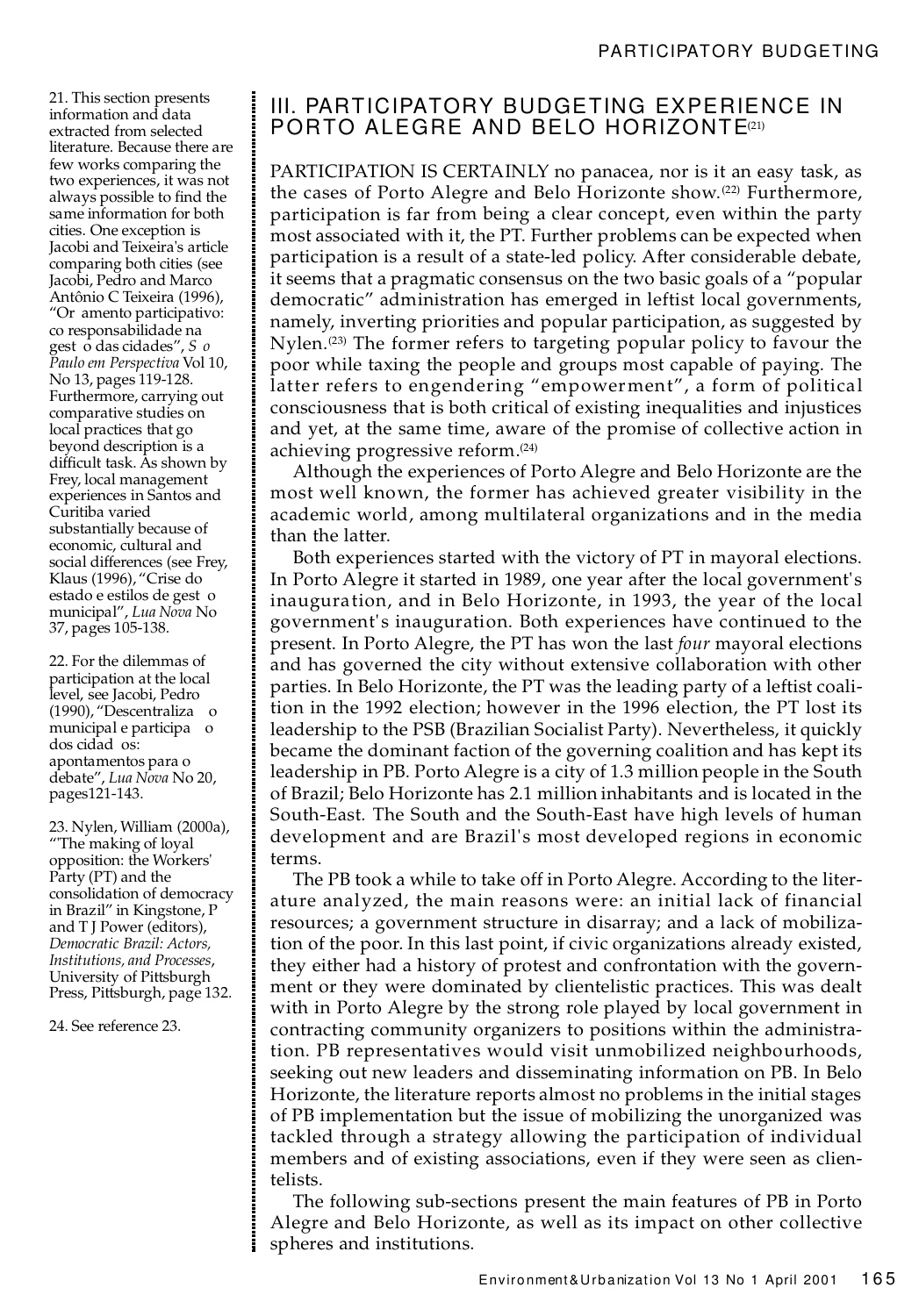#### a. The Main Features of PB

#### i. Functioning

The main features of PB in Porto Alegre are described by various authors.(25) The central features of the programme are the district and thematic plenary assemblies that gather in different areas of the city to participate in the budget-writing process. There are two rounds of plenary assemblies in each of the 16 districts and on each of the five thematic areas.<sup>(26)</sup> Between the two rounds there are additional preparatory meetings in the micro districts of the city and on the thematic areas, without the participation of the municipal government. In the first round of assemblies, local government officials present the audience with general information about the city budget. After closure of the first assemblies, meetings are held in each neighbourhood, where residents draw up their list of priorities for investment in infrastructure. In the second round of assemblies, each district elects two members and two alternates to the city-wide municipal budget council. In the months following the district assemblies, the delegates of the district budget fora negotiate among themselves to come up with district-wide "priority lists" of infrastructure projects in each investment category. The municipal budget council determines how to distribute funds for each priority among districts. Finally, each district's quota is applied following the priority list of the district. The municipal budget council and the district budget fora also monitor spending year-round and engage in regular discussions with local government personnel on issues relating to service provision more generally. The budget council is responsible for overseeing the plans of each city agency.

The Belo Horizonte experience in PB has been analyzed by various authors.(27) PB in Belo Horizonte now starts with two rounds of assemblies in each of the city's nine administrative sub-districts instead of the original three rounds.(28) As in Porto Alegre, at the first meeting, officials from the municipal government's district offices and from its secretariats for planning and finance explain the revenue and expenditure situation and the amount left for PB. The following two meetings are used to agree on priorities, to put together the demands of each sub-district and to choose the delegates for the district forum, known as district PB. After the district delegates have been elected, "priorities caravans" are organized. These consist of delegates making bus tours to check in loco the problems indicated as priorities by the sub-district meetings. The aim is to give the delegates an overview of each district, stimulating a broader perspective of other districts' problems. It also aims to counteract the tendency of district delegates to choose demands that are either too specific or too fragmented. The district forum is the deliberative phase of PB and is where the list of priorities is drawn up. It is at this forum that the members of the committee in charge of following up and overseeing the works to be implemented are chosen. The last phase is the municipal forum, in which PB is formally presented. In 1994, Belo Horizonte also introduced thematic fora, which worked together with the district assemblies with the aim of broadening the issues discussed in PB.(29) These fora, unlike in Porto Alegre, were of a more consultative type and, because of this, the thematic fora were replaced by only one, for housing. This change came as a result of pressure from the Homeless Movement. A new participatory forum was then created, which became known as housing PB.(30) In 1999, another forum was created, the city PB, with the inclusion of local officials. It aims to introduce planning criteria and to discuss sectoral policies. Changes

government, participatory policy, and civic organizing in Porto Alegre, Brazil", *[Politics and Society](http://zaccaria.ingentaselect.com/nw=1/rpsv/cgi-bin/linker?ext=a&reqidx=/0032-3292^28^2926:4L.511[aid=1415731])* Vol 26, [No 4, pages 511-523;](http://zaccaria.ingentaselect.com/nw=1/rpsv/cgi-bin/linker?ext=a&reqidx=/0032-3292^28^2926:4L.511[aid=1415731]) see also Abers, Rebecca (2000), "Overcoming the dilemmas of participatory democracy: the participatory budget policy in Porto Alegre", Brazil, paper presented at the LASA 2000, Miami, 16- 18 March; and reference 21, Jacobi and Teixeira (1996); Laranjeira, Sônia (1996), "Gest o pública e participa o: a experiência do or amento participativo em Porto Alegre", *São Paulo em Perspectiva* Vol 10, No 13, pages 129-137; Matthaeus, Horst (1995), "Urban management, participation and the poor in Porto Alegre, Brazil", unpublished PhD dissertation, University of Birmingham; Navarro, Zander (1997), "Affirmative democracy and redistributive development: the case of participatory budgeting in Porto Alegre, Brazil (1989-1997)", unpublished; Santos, Boaventura de S (1998), "Participatory budgeting in Porto Alegre: toward a redistributive democracy", *[Politics and Society](http://zaccaria.ingentaselect.com/nw=1/rpsv/cgi-bin/linker?ext=a&reqidx=/0032-3292^28^2926:4L.461[aid=1541877])* Vol 26, [No 4, pages 461-510;](http://zaccaria.ingentaselect.com/nw=1/rpsv/cgi-bin/linker?ext=a&reqidx=/0032-3292^28^2926:4L.461[aid=1541877]) and Wampler, Brian (2000), "Participatory publics and the executive: participatory budgeting programmes in Recife and Porto Alegre", paper presented at the LASA 2000, Miami, 16-18 March.

25. Abers, Rebecca (1998), "From clientelism to cooperation: local

26. The thematic areas are transport and traffic circulation; education, leisure and culture; health and social welfare; economic development and taxation; city organization and urban development.

27. Azevedo, Sérgio de (1997), "Políticas públicas e governan a em Belo Horizonte", *Cadernos IPPUR XI* Vol 1, No 2, pages 63-74; also Azevedo, Sérgio and LAvritzer (1994), "A política do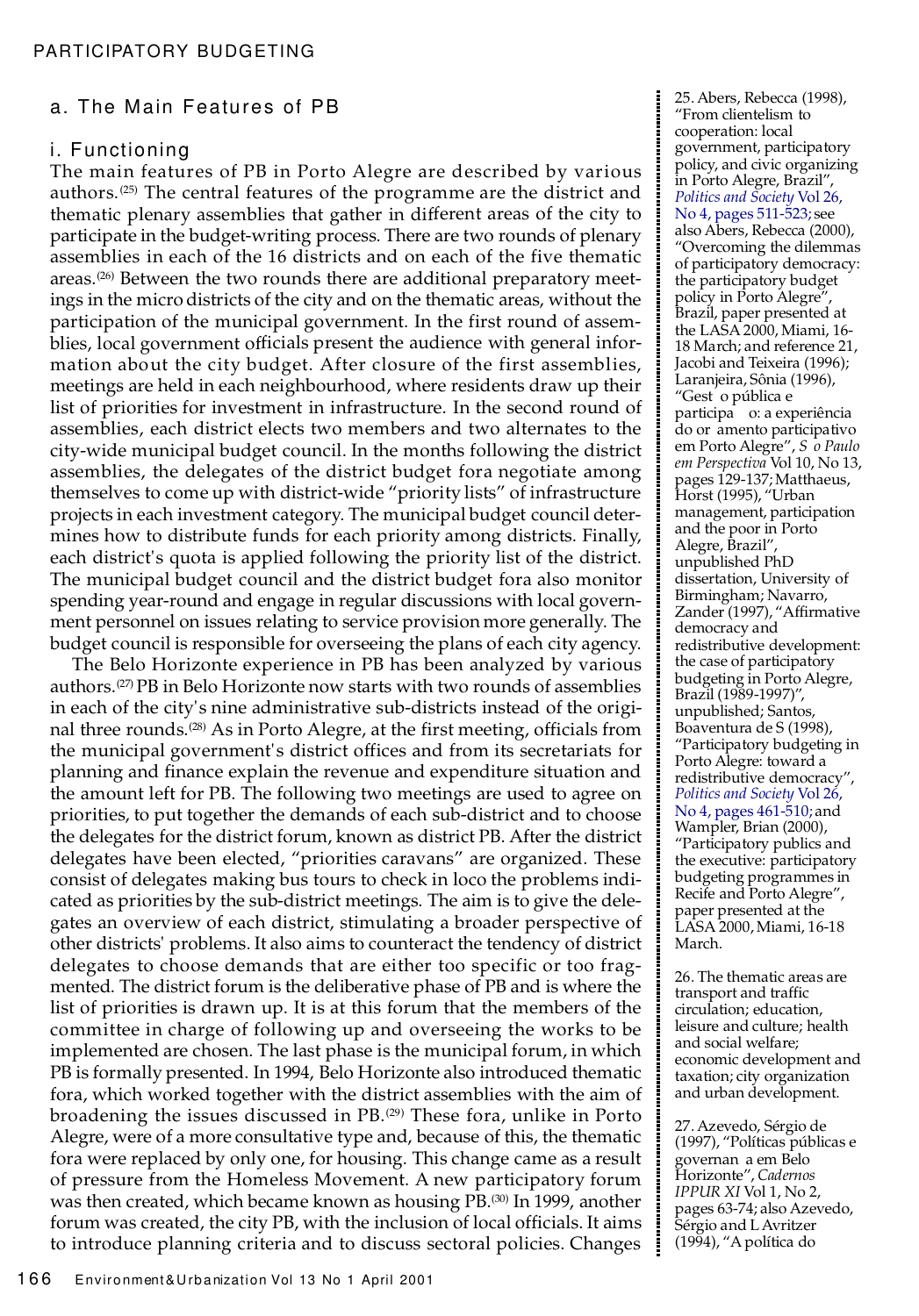'or amento participativo': formas de relacionamento entre estado e sociedade", paper presented at the ANPOCS 1994, Caxambu, 23-27 November; see reference 23; Nylen, William (2000b), "Testing the empowerment thesis: the participatory budget in Belo Horizonte and Betim, Brazil", paper presented at the LASA 2000, Miami, 16- 18 March; Pereira, M de Lourdes D et al. (1996), "Experiências de or amento participativo na democratiza o da gesto urbana: a dimens o político-eleitoral", paper presented at the ANPOCS 1996, Caxambu, 20-22 October; Pereira, M de Lourdes D (1999), "Negocia o e parcerias: a gesto urbana democráticoparticipativa", unpublished PhD dissertation, Universidade de S o Paulo; and Somarriba, Mercês and Otavio Dulci (1997), "A democratiza o do poder local e seus dilemas: a dinâmica atual da participa o popular em  $\qquad \qquad \vdots$ Belo Horizonte" in Diniz, E and S Azevedo (editors), *Reforma do Estado e Democracia no Brasil*, Editora UnB, Brasília, pages 391- 425.

28. As in Porto Alegre, "associativism" and participation in the meetings are highly uneven in the sub-districts, as mentioned by Pereira (1996) (see reference 27) and Navarro (1997) (see reference 25). Navarro, however, does not stress the number of participants as an important variable because first, there are many intermediate meetings during the entire process and second, participatory budgeting in Porto Alegre is no longer interested in high numbers of participants but, rather, in the quality of the representation.

29. The thematic fora in Belo Horizonte were education; health; environment; social development; and

have also been made in the frequency of these PBs: in even years the fora discuss infrastructure and housing projects and in odd years they discuss social and urban policies.

#### ii. Investment Priorities

Priorities vary according to the needs of each community. In Porto Alegre, the preferences for resources allocated through PB are mainly for street paving, sewerage, housing and community equipment, whereas in Belo Horizonte the preferences are for housing, sewerage, street paving, shantytown urbanization, health and education.

Both cities have established distribution criteria to assure a progressive distribution of resources so that poorer areas receive more funding than the well-off ones, regardless of what the fora want. Therefore, each district's share of total investment is weighted by district level measures of its poverty and infrastructure needs, to guarantee a progressive distribution of investments.

There are also technical criteria to determine priorities. In Porto Alegre they are:

- if community demands are found to be technically non-viable by the municipality they are rejected;<br>
• preference is given to works-in-progress;<br>
• the rainwater drainage network is not installed in unpaved streets.<sup>(31)</sup>
- 
- 

In Porto Alegre, elected priorities are given grades according to their ranking. First priorities are grade five and fifth priorities are grade one. On the basis of these priorities, adding up the grades of the different priorities in all the districts, the executive establishes the first three priorities of the budget in preparation. In Belo Horizonte, the priorities are listed by the participants in a questionnaire.

#### iii. Resources and Expenditure

For the PB's significance to be understood, we need to know that it is not the whole budget that is affected by the decisions of PB participants but mostly decisions on infrastructure investment. We need to know also that budgeting in Brazil is only an authorization of expenditure on priorities which can or cannot be fulfilled by the executive.

Navarro reports that in the case of Porto Alegre, resources for PB increased steadily from 1992, achieving a peak in 1994 (US\$ 82 million).<sup>(32)</sup> But, as argued by Santos,<sup>(33)</sup> it is possible that municipal investment has now reached its maximum limit, especially if Brazil continues with its national policy of tight fiscal control. This policy has produced, among other things, several attempts by the federal government to reduce subnational resources.

*The percentage of total investments included in the Porto Alegre municipal budget vis-à-vis other items of expenditure (consumption, debt, payroll, etc.) varies between 17 per cent in 1992, 9.8 per cent in 1993*(34) *and 21 per cent in 1999. Payroll expenditure is the main item of the budget, representing 65.2 per cent in 1999. The figures for PB investments vary greatly from one year to another but the literature and the website do not provide a clear explanation for the variation*. As for expenditure on projects selected for PB in Porto Alegre, 70 per cent of the resources negotiated by the participants within PB were actually spent between 1996 and 1998.(35) PB has revealed that the people's priorities differ from those imagined by local government. Matthaeus reports that in the first year of PB in Porto Alegre, the administration thought that poor people's priority was public transport but what they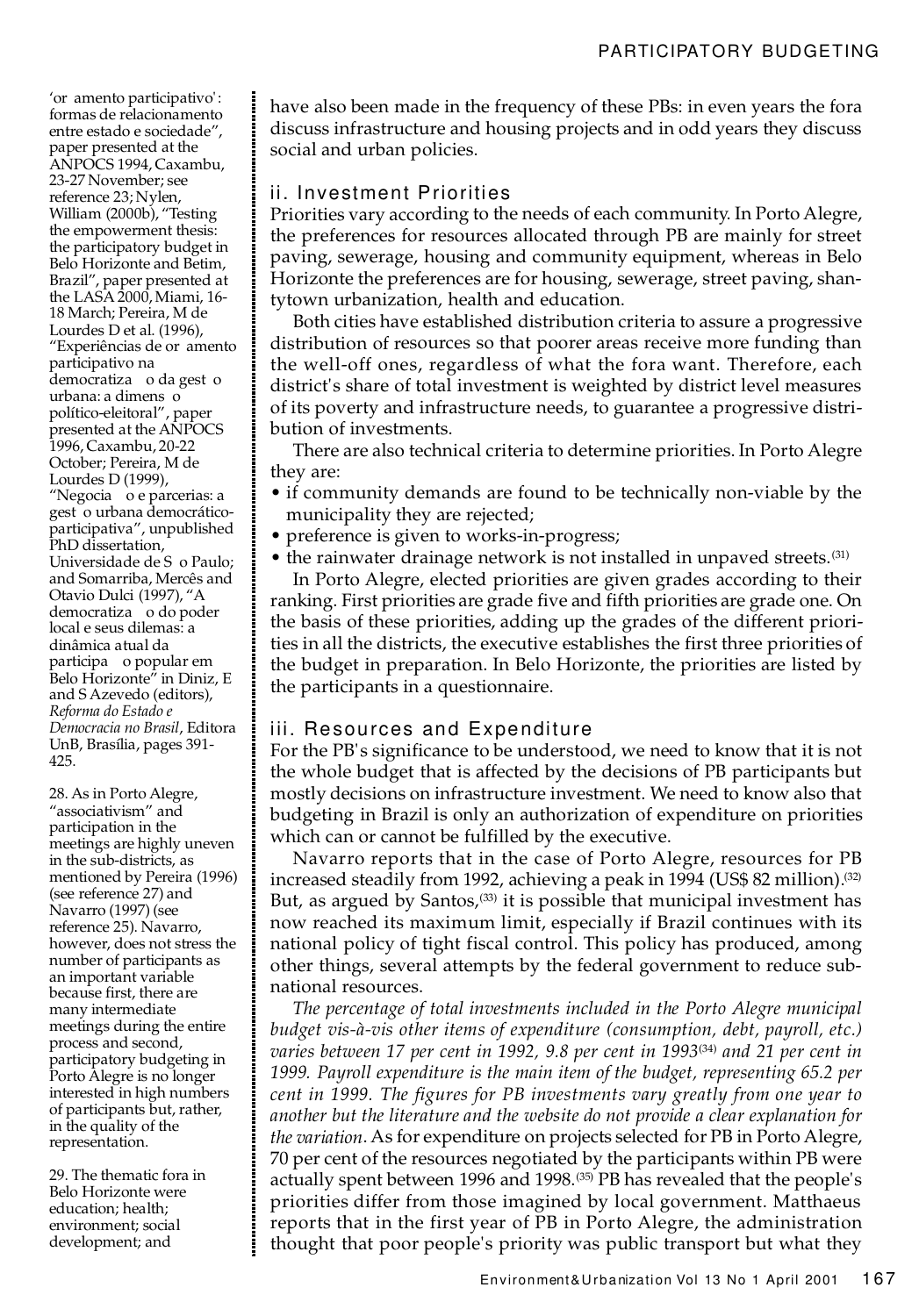#### PARTICIPATORY BUDGETING

voted for in PB was water supply and sewerage.<sup>(36)</sup>

In the first year of PB in Belo Horizonte, half of the local resources for investment were allocated according to the decisions taken by PB (around US\$ 15 million in 1994, US\$ 20 million in 1995, US\$ 36.5 million in 1996, US\$ 27 million in 1997, US\$ 30 million in 1998 and US\$ 64 million in 1999). In the first year, however, PB resources represented only 5 per cent of the total budget.<sup>(37)</sup>

#### iv. The Participants

Data show that the inhabitants of Porto Alegre have a high rate of associational activity, political awareness and communal trust when compared to the inhabitants of most Brazilian cities. Calculations by Setzler show that 38.4 per cent of the people in Porto Alegre belong to a civic association while in Belo Horizonte the figure is 27.7 per cent.<sup>(38)</sup> As an indicator of political awareness, 92.2 per cent of the people in Porto Alegre and 88.9 per cent in Belo Horizonte said that they follow current events, and 75.7 per cent in Porto Alegre and 70.4 per cent in Belo Horizonte said they seek voting information. As an indicator of communal trust, 40.7 per cent of the people in Porto Alegre and 37.3 per cent in Belo Horizonte said they believe civic associations of some type defend people's interests, although scepticism in both communities was greater than trust: 45.7 per cent in Porto Alegre and 53.3 per cent of citizens in Belo Horizonte said they believed neither associations nor politicians defended their interests.

As for those who directly participate in PB in Porto Alegre, Abers mentions that in 1989, 60 per cent of participants in the district assemblies lived in six districts that had some history of protest-based neighbourhood activism, while 40 per cent came from 10 districts that had little history of activism.(39) By 1995, 62 per cent came from the latter 10 districts. Abers also found that 76 per cent of the interviewees in a survey participated in some kind of organization, mostly neighbourhood associations. (40) At the thematic plenary, 75.9 per cent stated that they belonged to some entity or association, and 50.5 per cent that they belonged to neighbourhood associations, i.e. of those belonging to associations, 66 per cent belonged to neighbourhood associations.<sup>(41)</sup> The number of participants currently taking part in the PB process in Porto Alegre is estimated at 16,000, belonging to 300 grassroots movements. Navarro mentions that the number of participants in official meetings rose from 3,694 in 1991 to 10,735 in 1993, to 14,267 in 1996 and to 16,016 in 1997.(42) Santos mentions that if the number of people attending all meetings is taken into account, total participation would come close to 100,000 people.<sup>(43)</sup>

In Belo Horizonte, it has been reported that in 1994, 15,716 people participated, in 1994 there were 28,263, and in 1995, 52,900, representing 800 grassroots movements. The municipality's website states that around 200,000 people have already participated in PB.(44)

**The social and educational background of the participants**. A survey conducted by Abers in two selected districts of Porto Alegre found that 40 per cent of the interviewees had a monthly household income of up to around US\$ 228 and that 18 per cent earned between US\$ 228 and US\$ 380 per month.(45) Around 42 per cent of the interviewees had not completed basic education and only 12 per cent had gone on to higher education. Abers' survey confirms the findings of a larger one covering all the districts. In the latter, it was found that the majority of the participants had a household income of *around US\$ 76 to US\$ 228 per month* and had completed basic education. In comparison with a similar survey done

administration, the latter including human resources and payroll expenditure.

30. Resources invested in housing projects amounted to R\$ 34 million, reaching 3,342 families. Seven council estates were built and one is under construction, reaching 775 families.

31. See reference 25, Santos (1998).

32. See reference 25, Navarro (1997).

33. See reference 25, Santos (1998).

34. See reference 25, Navarro (1997).

35. In Recife it was 29 per cent: see reference 25, Wampler (2000).

36. See reference 25, Matthaeus (1995), page 266.

37. See reference 27, Azevedo (1997).

38. Setzler, Mark (2000), "Democratizing urban Brazil: institutional legacies and determinants of accountability in local elections and legislatures", paper presented at the LASA 2000, Miami, 16-18 March.

39. See reference 25, Abers (1998).

40. See reference 25, Abers (1998).

41. See reference 25, Santos (1998)

42. See reference 25, Navarro (1997).

43. See reference 25, Santos (1998).

44. These figures are difficult to compare as the authors do not mention the method they used to arrive at them.

45. See reference 25, Abers (1998).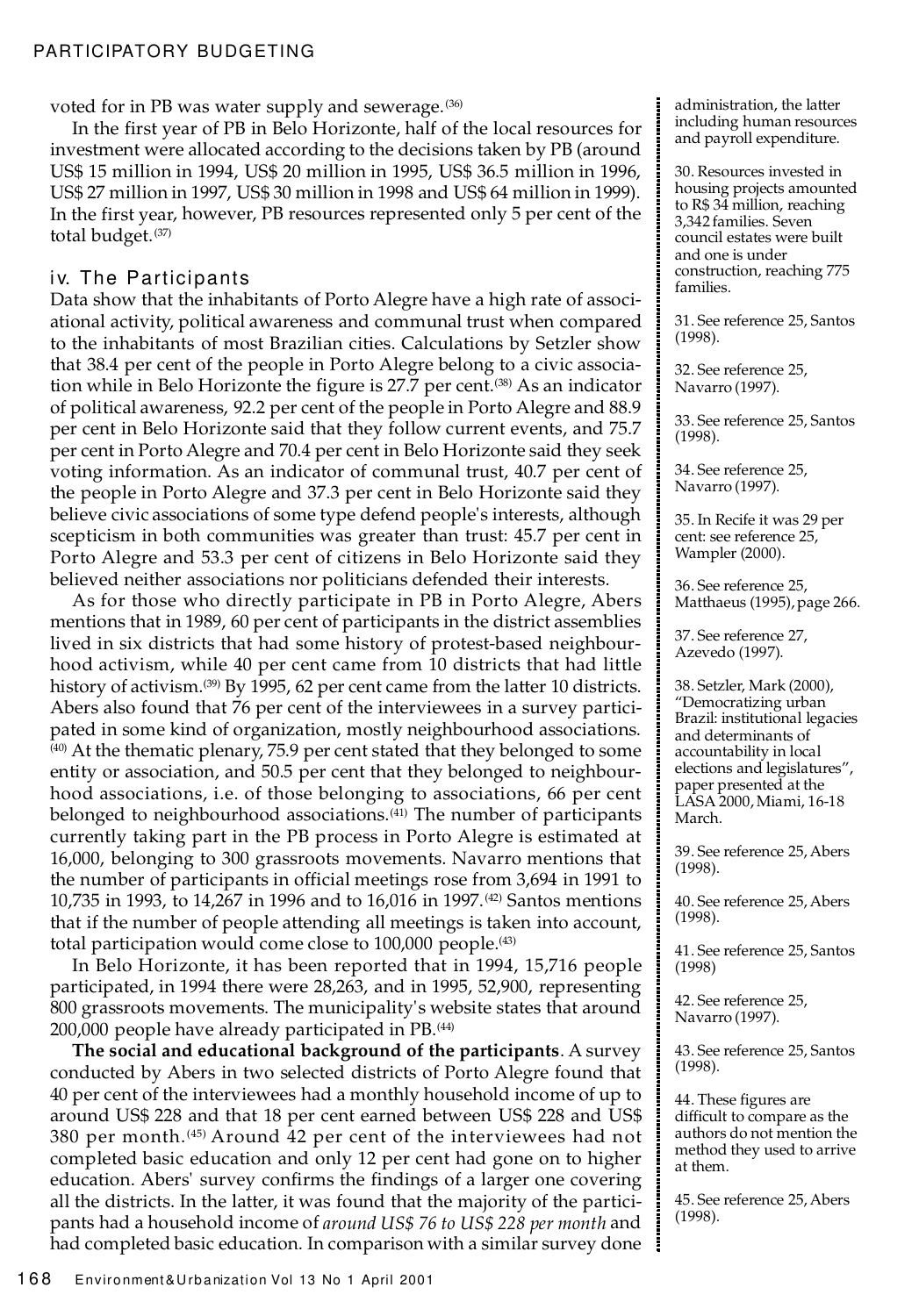46. See reference 25, Santos (1998).

47. See reference 27, Somarriba and Dulci (1997).

48. See reference 27, Nylen (2000b).

49. Similar figures were also found by Nylen (2000b) (see reference 27) in Betim, another municipality in Minas Gerais that has participatory budgeting.

50. See reference 25, Abers (1998).

51. See reference 25, Santos (1998).

in 1993, an increase in income and education was detected. A significant number of the people surveyed were self-employed, retired and at-home workers. As for gender and age, the participants were a balanced group of men and women with an average age of 41. However, the number of women participating decreased as the scale of decision making rose.<sup>(46)</sup>

In Belo Horizonte, Somarriba and Dulci's survey found that the balance between genders is similar to Porto Alegre: 44.8 per cent of the delegates were women.(47) With respect to age, the majority of delegates were aged between 31 and 40 (34 per cent), followed by those between 41 and 50 (23.6 per cent). Most participants worked in commerce or services (27.6 per cent). With respect to schooling, the picture is similar to Porto Alegre: 30.3 per cent of the delegates had not completed basic education, followed by those who had competed secondary school (17.1 per cent). The survey does not present information on income level. However, it states that, although the vast majority of the participants came from the "...poorest sectors of society, there was also a significant number coming from society's middle sectors." More than half the delegates (50.7 per cent) belonged to community associations, followed by those who belonged to religious groups (13.1 per cent). However, we cannot infer from these figures that the number of people in Belo Horizonte who were encouraged to join social movements has increased as a result of PB. As shown by Nylen, the lack of a before-and-after comparison in the survey obscures an important aspect of the PB experience and of its well-publicised results, namely the empowerment thesis.(48) Nylen's survey showed that both prior to their PB experience and at the time of his survey, Belo Horizonte delegates participated in neighbourhood organizations (52.2 per cent before PB and 64.5 per cent after PB) and in religious groups (40 per cent before PB and 40.1 per cent after PB). The figures for those who had never participated in organized movements stood at 19.7 per cent prior to delegates' PB involvement and 12.2 per cent at the time of the survey.<sup>(49)</sup> Nylen concludes by suggesting that proponents of participatory democratic processes should refocus their argument by emphasizing the issue of sustaining non-élite political activism rather than empowering disengaged or alienated citizens. The great majority of PB delegates in Belo Horizonte declared they had no party affiliation (78.9 per cent), followed by 13.9 per cent who had PT membership.

#### v. Delegates

In Porto Alegre, delegates are chosen from the participants attending PB's second general assembly. This strategy of choosing delegates from those attending PB meetings and not from existing community associations was adopted because, as reported by Abers, these associations have been dominated traditionally by clientelism and by the PDT (Democratic Labour Party), the PT's main opponent both in Porto Alegre and in the state of Rio Grande do Sul.<sup>(50)</sup> As mentioned above, in Porto Alegre the government stepped in to mobilize participants by hiring community organizers.

The criteria used to determine the number of delegates to the district and thematic fora have changed over time. Initially, one delegate for every five people attending the initial PB community forum was agreed, growing to ten and reaching 20 by 1996. Currently, the criteria are more complex, as reported by Santos,<sup>(51)</sup> and comprise different ratios according to the level of attendance. There is one delegate for every ten people,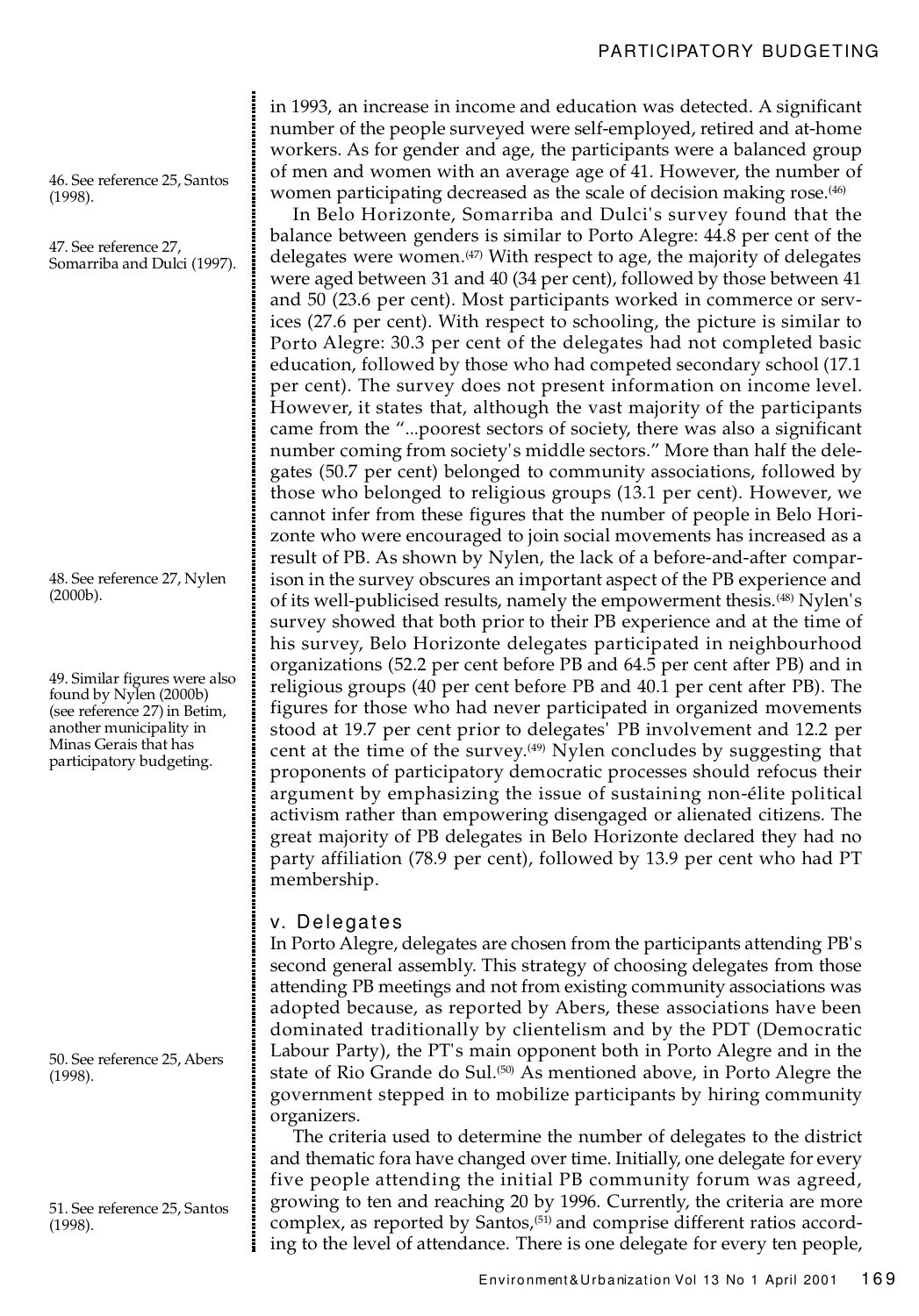up to 100 people attending; from 101 to 250 people attending, one delegate for every 20; from 851 to 1,000, one for every 70; and for more than 1,000, one for every 80. The delegates are elected for a one-year mandate and can only be re-elected once. Problems on how to select the delegates, and their relationship with those they represent are mentioned by Abers and Santos.<sup>(52)</sup> Abers believes that, while there are some problems, the community is reacting against delegates who try to operate in a clientelist or manipulative way. Santos states that this relationship is not as smooth as it appears. Problems of autonomy, accountability and transparency do exist but they have been debated inside and outside PB. He believes, however, that the popular sectors in Porto Alegre are actively engaged in preventing PB from falling into the trappings of the "old clientelist, authoritarian system".

In Belo Horizonte, PB delegates are elected from among participants at neighbourhood or micro-district meetings. One delegate is elected for every ten participants.<sup>(53)</sup> Unlike in Porto Alegre, individuals who are members of *any* community association can be elected as delegates.<sup>(54)</sup>

#### vi. Institutional Arrangements and the Bureaucracy

The institutional arrangements to deal with PB have changed in Porto Alegre during its implementation. The Secretariat of Planning was made responsible for PB but it was soon obvious that its bureaucracy was resistant, either because of its technocratic training or because it was too clientelist. To overcome this, GAPLAN was created in 1990, directly linked to the mayor's office. Currently, there are no complaints regarding the bureaucracy's commitment to PB, and high-level administrative staff regularly appear at meetings, as reported by Abers.(55) The mayor also attends some meetings. Some critics of PB interpret this change as an inappropriate political use of the programme.

In Belo Horizonte, the main resistance came from the SUDECAP, an agency in charge of the city's public works. Being a powerful agency, it had strong links with the equally powerful building industry. Unlike in Porto Alegre, the mayor did not make any formal change in the institutional structure but, rather, changed the agency's board. Boschi interpreted this strategy as bringing new politico-administrative practices that positively altered the entire functioning of the government.<sup>(56)</sup>

#### vii. Visibility and Satisfaction

In Porto Alegre, PB is well-known by the local population. Matthaeus reports that a survey in 1994 showed that 46.3 per cent of the population knew about it and that 8.3 per cent had participated in one form or another in PB discussions.<sup>(57)</sup> With regard to satisfaction among delegates, a 1995 survey showed that 56.5 per cent of participants in district and thematic assemblies claimed to have benefited from the works and services of PB. This percentage increases with the number of years of participation.(58)

In Belo Horizonte, Somarriba and Dulci's survey found that 85.1 per cent of the delegates approved of PB because they claimed it allowed the people to decide on how to invest the "government's money".<sup>(59)</sup> As for  $\vdots$ problems with PB, 50.7 per cent of the respondents said that the main problem was the limited resources. A 1994 opinion poll with a sample of Belo Horizonte's inhabitants found that PB had the approval of 67.3 per cent of the population and that it received the greatest approval of all local government policies.(60)

52. See reference 25, Abers (1998) and Santos (1998).

53. See reference 27, Nylen (2000b).

54. In S o Paulo, during the PT's term in office, only social movements that had ties with the party were called to participate. The city was divided into 20 sub-districts, each of which had around 1 million inhabitants (see Singer, Paul (1994), "Poder público e organiza es populares no combate à pobreza: a experiência do governo Luiza Erundina em So Paulo: 1989-1992", paper presented at the conference *Governabilidade e Pobreza,* Rio de Janeiro, 29-30 June.

55. See reference 25, Abers (1998).

56. Boschi, Renato (1999), "Governan a, participa o e eficiência das políticas públicas: exame de experiências municipais no Brasil" in Marcus André Melo (editor), *Reforma do Estado e Mudança Institucional no Brasil*, Funda o Joaquim Nabuco, Ed. Massangana, Recife, page 268.

57. See reference 25, Matthaeus (1995), page 292.

58. See reference 25, Santos (1998).

59. See reference 27, Somarriba and Dulci (1997).

60. See reference 27, Pereira (1996).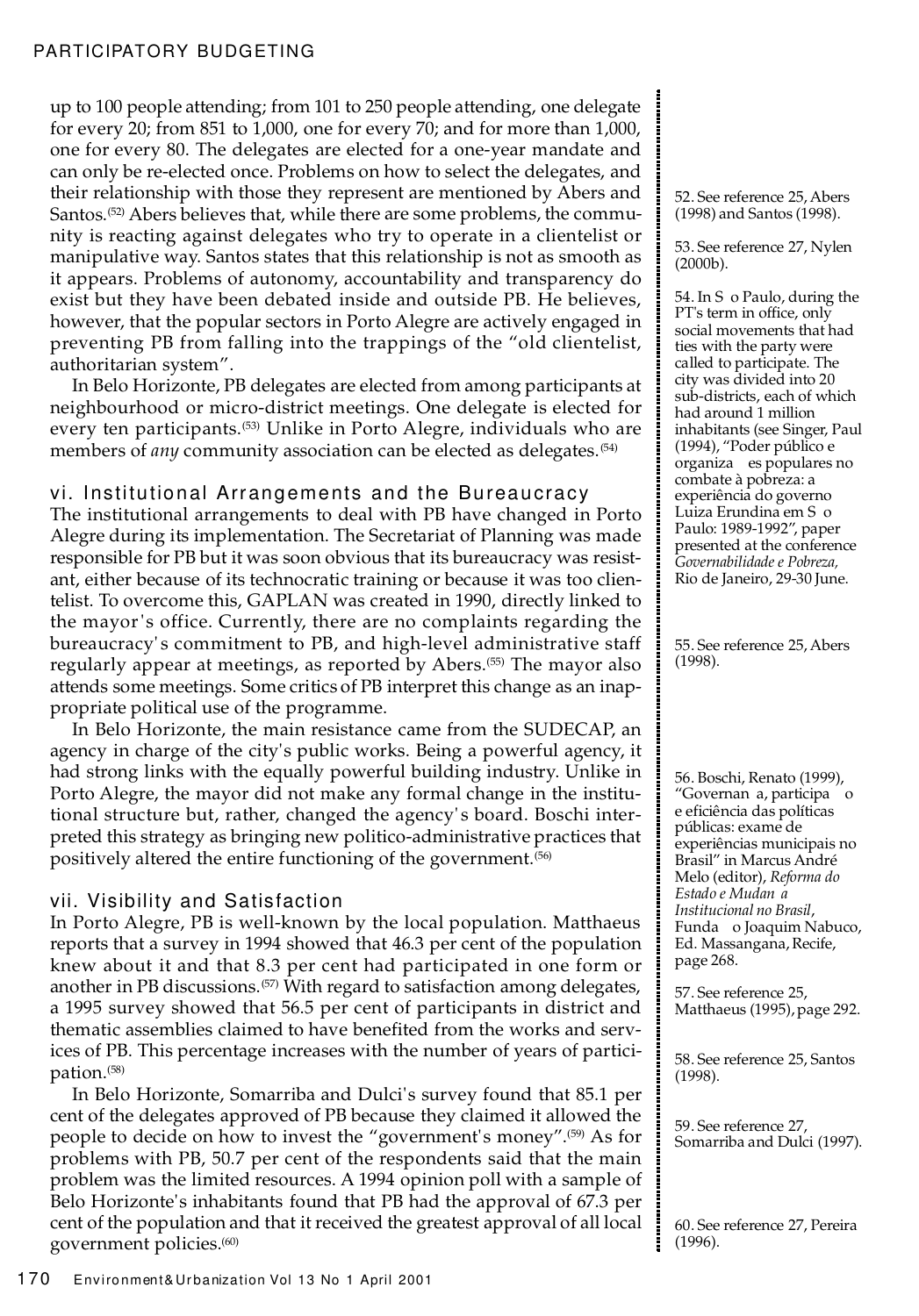# b. The Indirect Effects of PB

PB has an impact beyond the budgeting process itself, affecting other governmental and societal practices and institutions.

#### i. Transparency in Decision-making

Some authors argue that the impact of PB on increasing governmental transparency is as significant as increasing participation. The reasons for this are two-fold. First, budgetary matters have always been surrounded by too specific and coded a language and dominated only by a few bureaucrats, making it difficult for most people, including politicians, to understand, let alone ordinary citizens. Because this budgetary expertise has always been the work of a few bureaucrats and politicians, it has allowed the negotiation of vested interests, sometimes leading to corruption. However, as a result of one of Brazil's major political scandals involving members of the federal budgetary committee in 1993, society and the media became aware of the dangers of the lack of transparency in budgetary matters. The importance of PB as a way of tackling this tradition of secrecy has probably increased as a result of this awareness. Second, because the governments implementing PB have to legitimate the experience, public resources and expenditures are disclosed to PB participants and to the media, therefore discouraging negotiations based on vested interests, such as those facilitating clientelism and/or corruption. By bringing into the open not only the choices about how to spend part of the budget but also the bulk of resources and expenditures, decisionmaking becomes more transparent

There is little doubt that PB is one way of increasing transparency in government decision-making; however, Brazil in general is experiencing a wave of social revolt against corruption and vested interests regarding public resources. The work of several parliamentary inquiries and public prosecutors, in particular at the national and local levels, coupled with the role of the media in following these inquiries and even disclosing corruption cases, has never been greater. Therefore, one of the positive results of redemocratization in Brazil has been an enormous increase in governmental transparency at local and national levels, as opposed to state level, although the gap and the timing between the disclosure of wrong-doings relating to public resources and their punishment remains high.

#### ii. Local Government Accountability

In Porto Alegre, the government distributes pamphlets and publishes a booklet with a list of all the approved works described in detail, as well as a list of the names and addresses of every delegate in order to offer accountability. In a 1995 survey, when asked about the degree of satisfaction concerning the accountability of the executive, 47.6 per cent of the respondents said it was satisfactory and 23.6 per cent that it was satisfactory in part.(61) Both cities have websites with information regarding PB results and procedures (**[www.belohorizonte.mg.gov.br](http://www.belohorizonte.mg.gov.br)** and **[www.portoalegre.rs.gov.br](http://www.portoalegre.rs.gov.br)**) as well as information on the local executive. Communication between the executive and the citizens is seen by Jacobi and Teixeira as one of the reasons for the success of PB in Porto Alegre.<sup>(62)</sup>

In Belo Horizonte, the cultural markets (*feiras culturais*) are the instrument for accountability. These go into various areas of the city, promoting PB. In Somarriba and Dulci's survey, the delegates said they had been

61. See reference 25, Santos (1998).

62. See reference 21, Jacobi and Teixeira (1996).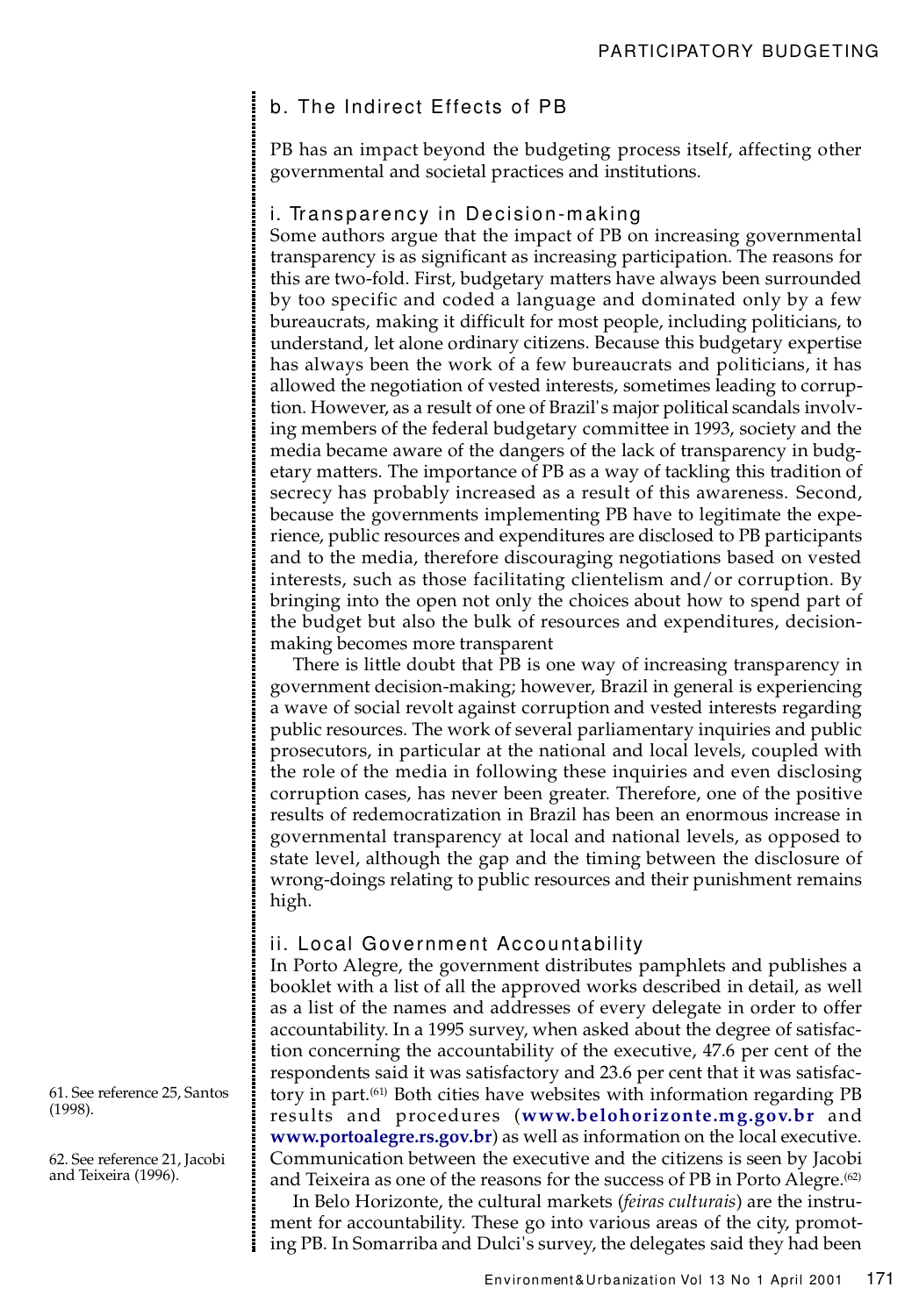informed about PB through their neighbourhood associations (37.6 per cent), through district offices (18.5 per cent) and pamphlets (11.4 per  $cent)$ .  $(63)$ 

#### iii. Relationship with the Local Legislature

In Porto Alegre, the role of local councillors (*vereadores*) in the municipal legislature is troubled by the fact that the PT has never been able to win a majority in the legislature, although the number of PT councillors has increased steadily since the 1988 elections. There is a consensus in the literature analyzed that the relationship between the councillors and PB delegates is tense and dominated by open conflict. The councillors feel that they have no say in the budget negotiations for two reasons. First, they are formally excluded from participating in the meetings as local councillors, although this does not mean that they cannot participate as citizens. Second, popular pressure not to change the budget proposal submitted to the legislature by the executive is so intense that councillors feel that they have to approve it without any amendments, preventing them from taking part in what they see as one of their major roles as legislators. They also argue that the number of people who participate in the decision-making is smaller and less representative of the population than the number of voters many councillors represent. According to Wampler, the number of amendments to the budget presented by local councillors in Porto Alegre between 1994 and 1998 was 117, and 53 (45 per cent) of them were approved.<sup>(64)</sup>

The existence of amendments to the budget cannot always be taken as an indicator of clientelism, whereby amendments are used to provide material benefits to the electoral bases of councillors. Qualitative research by Seltzer indicates that, in Porto Alegre, councillors on the left, the centre and the right of the political spectrum legislate along ideological rather than patrimonial lines.<sup>(65)</sup> His analysis of five years of recent budgetary amendments carried out by councillors reveals that, essentially, no neighbourhood-targeted legislation had been introduced by councillors as part of the budget negotiation process. Instead, budgetary amendments had been almost exclusively limited to attempts to reduce executive autonomy (e.g. cutting down the government's expenditure on publicity and reducing its freedom to spend unexpected revenues without additional legislative approval).

In Belo Horizonte, Jacobi and Teixeira, and Somarriba and Dulci describe the reaction of local councillors to PB as less tense and problematic than in Porto Alegre.(66) First, because PB is seen as a result of the municipality's organic law (a type of local constitution), it is not viewed as a PT or mayoral imposition, given that the councillors were the ones who passed the law. Unlike in Porto Alegre, where mayors have openly suggested that PB is a viable alternative for city councillors, in Belo Horizonte the process has not threatened the political basis of councillors, as argued by Seltzer.<sup>(67)</sup> Second, many councillors see PB as a way of freeing them from clientelist demands that are essentially impossible to satisfy given the limited role that councillors can legally play in the distribution of city resources. Third, in the second year of PB, the government formally invited the councillors to participate in the meetings. The delegates also see the councillors' participation as positive, with 60 per cent approval rate. Fourth, in 1995, the municipal government recognized that one of the reasons for councillor resistance to PB was that they now had to share power in PB decisions on the allocation of resources to the city's districts.

63. See reference 27, Somarriba and Dulci (1997).

64. See reference 25, Wampler (2000). Wampler's figures for Recife are: 559 amendments presented and 290 (51 per cent) approved in the same period.

65. See reference 38.

66. See reference 21, Jacobi and Teixeira (1996); also reference 27, Somarriba and Dulci (1997).

67. See reference 38.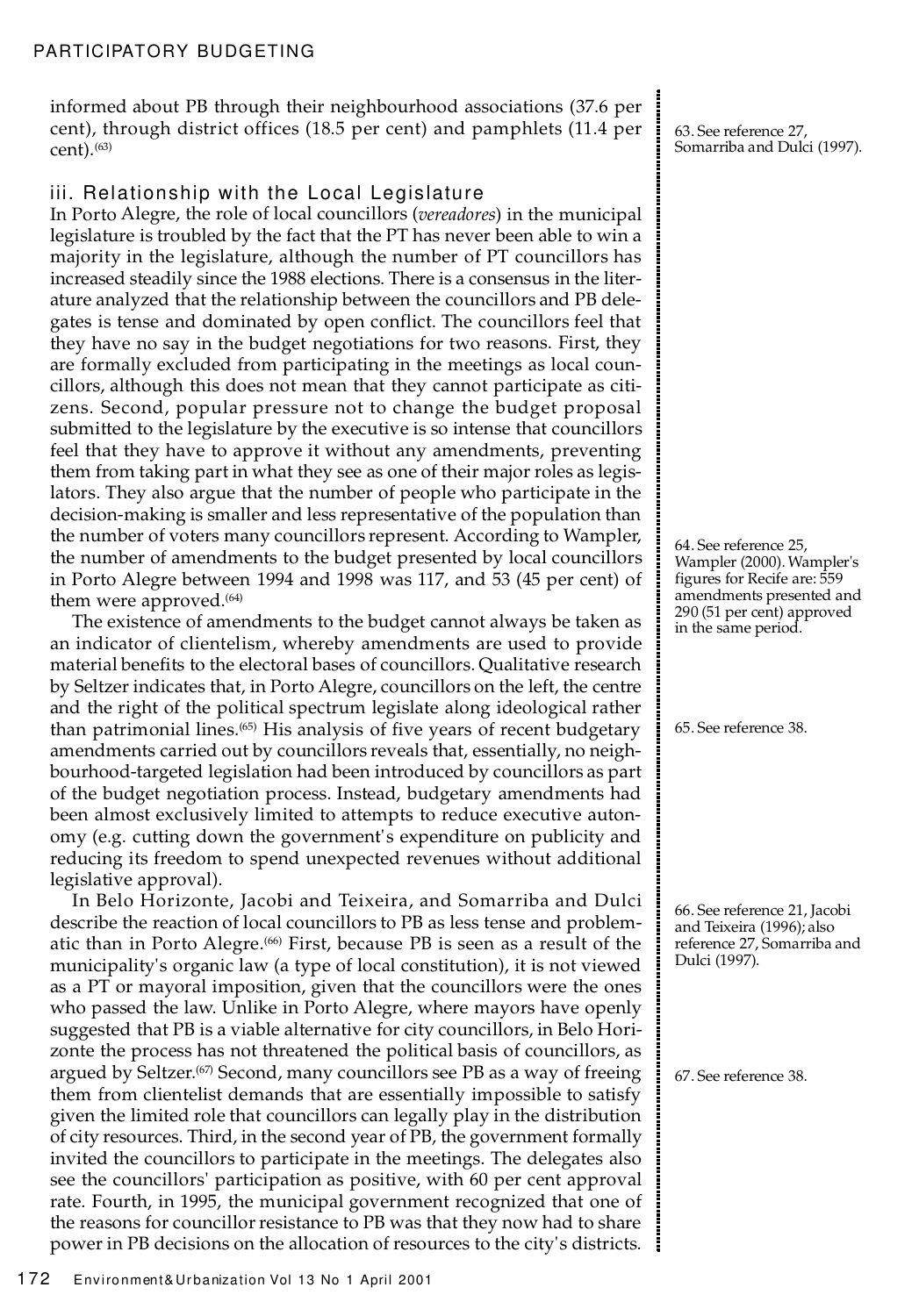Pragmatically, the local government decided that part of the resources would be left for the councillors to allocate freely, a strategy which was widely criticized by the PT. In Belo Horizonte, city councillors continue to submit many budget amendments that seek to deliver public works projects to their electoral bases, while knowing that such amendments are rarely, if ever, actually acted upon by the mayor. As Setzler argues, there is little evidence to suggest that Belo Horizonte's clientelist councillors either have or will put an end to their well-entrenched politics of personal assistance.(68)

#### iv. Participation beyond PB

In both cities, PB has triggered other participatory processes, aiming at involving other social groups and classes besides low-income groups. In Porto Alegre, the main experience is the *Cidade Constituinte* (Constituent City) project, aimed at discussing the future of the city in a broader and longer-term perspective than that of PB. In Belo Horizonte, the main experience is the *Forum da Cidade* (City Forum) to discuss the city's master plan. In both cities, these broader participatory processes were a response to accusations that PB was excluding other social classes and was too centred on short-term demands.(69)

The following section analyzes the experiences of Porto Alegre and Belo Horizonte in the light of selected literature, searching for answers to the questions listed above.

# IV. WHAT DOES THE LITERATURE ARGUE ABOUT PARTICIPATORY BUDGETING?

MANY LOCAL GOVERNMENTS began the 1980s with the creation of mechanisms that allowed the local community to participate in the decision-making process. There is an increasing consensus that participatory policies are a desirable goal for "Third World" countries, especially those recently redemocratized. The consensus is so strong that it covers a wide range of the political spectrum, from conservative to leftist parties, from multilateral organizations committed to income distribution to those that are keen on "best practices". Participation has become a "hot" issue and a buzzword in the planning of local programmes as well as in their financing.

There is a wide range of literature analyzing participatory experiences. Moreover, it is literature that focuses on issues that transcend academic disciplines and areas: decentralization, democracy, social capital, accountability, development, governance (good government), empowerment of excluded groups, civic education, social justice, sustainable development, new forms of urban management, etc. In the case of Brazil, this literature derives from academic sources, think tanks, works sponsored by multilateral organizations *such as the World Bank* and by a host of Brazilian funding bodies.(70)

There is a consensus in the literature analyzed that, although there are problems, constraints, tensions and unexpected results deriving from PB, it is certainly an important step, with implications regarding the state's role in facilitating citizen participation in policy making. What are the grounds for such an evaluation? The theoretical and empirical literature on participation has generally been pessimistic about the state's role in improving democracy and in building up democratic institutions. As

68. See reference 38.

69. See reference 25, Laranjeira (1996).

70. A comprehensive analysis of the literature on participatory budgeting is difficult because it is scattered throughout hundreds of MSc dissertations and conference papers. The selection made here has focused on works derived from PhD theses, including some still in progress, journal articles and think tanks.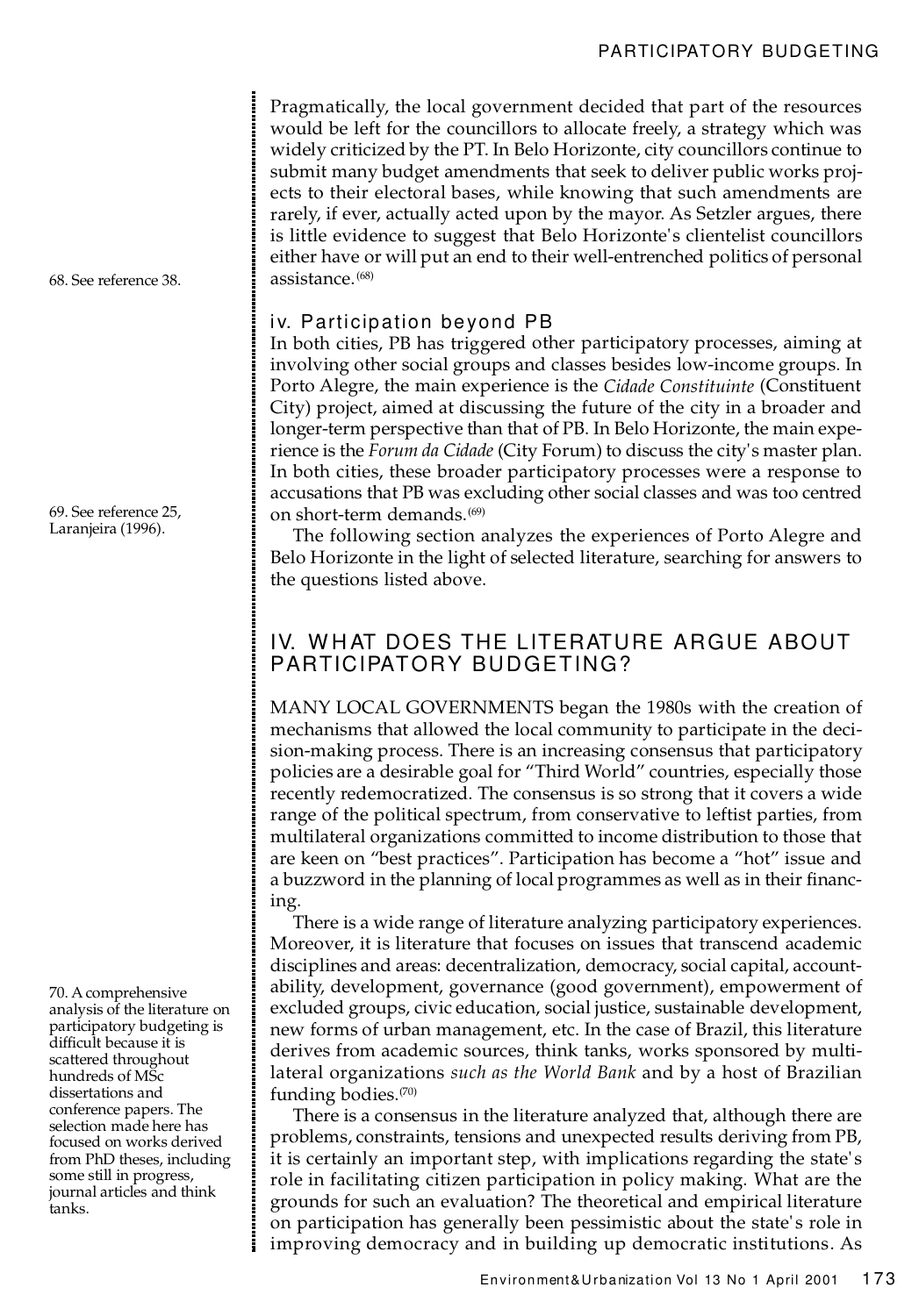Abers argues, this literature points to three central "problems of participation".<sup>(71)</sup> First, these programmes face the "implementation problem" **i** which has to do with the fact that, even when governments genuinely seek to implement participatory decision-making mechanisms that would give greater decision-making control to the less powerful, the more powerful are often able to resist such changes successfully. Second, the "inequality problem", that has to do with the fact that even if open fora are created in which all participants formally have an equal right to influence decision-making, socio-economic inequalities tend to *inhibit* the effective participation of certain groups of people. Third, these programmes face the "cooptation problem" in that, even if such open fora are genuinely representative, inequalities between governments and participants with respect to control over information and resources tend to lead to the manipulation of participatory venues by government officials.

Despite these views, the empirical literature on Brazil's experience of budgetary participation, especially in the cases of Porto Alegre and Belo Horizonte, evaluates these programmes as having been quite successful. However, the reasons provided by the literature for such positive evaluations vary as much as the label each work gives to PB. This is because participation implies different things to different people. To some, it is a means of improving efficiency; to others, it is limited to enhancements in social justice, meaning the improved access of people and social groups historically excluded from the decision making process. To others, participation is nothing more than rhetoric. As Abers<sup>(72)</sup> puts it, for some, the benefits of participation are limited to "instrumental" ones, improving policy effectiveness, promoting consensus on state actions and gaining access to detailed information about policy context and the real needs of ordinary citizens. But for many proponents of PB, the principal goal of participation is the "empowerment" of the social groups that have typically been ignored by social and economic development policies. The meaning of participation is the first great divide both in the literature analyzed and in the issue of participation itself.

# a. Participation as Voice or Empowerment?

For the majority of multilateral organizations, participation means voice in the process and not autonomy in decision-making. With participation, multilateral organizations seek transparency, accountability and voice.(73) For them, "...voice of local people, particularly the poor, can be increased by policy reforms at the national level that allow greater freedom to join non-governmental organizations, trade unions and other bodies to understand better and influence decisions that affect them."(74) Therefore, for a great part of the multilateral community, participation is a way of transforming unorganized people into members of a civil society that can influence (but not decide) issues that directly affect them. This view also stresses short-term "results", both in scope and time, rather than longterm changes. It is cautious in respecting the boundaries between the role of popular participation and that of elected officials in a representative democracy. This instrumental and cautious view of participation is not the one that is being pursued by PB in Porto Alegre and Belo Horizonte. As mentioned above, for the PT, participation means empowering the poor to become aware of inequalities and injustices (political consciousness-raising), and to reform the political and social systems through collective action.

71. See reference 25, Abers (2000).

72. See reference 25, Abers (2000).

73. World Bank (1994), *Governance*: *The World Bank's Experience*, World Bank, Washington, DC.

74. See reference 73, page 42.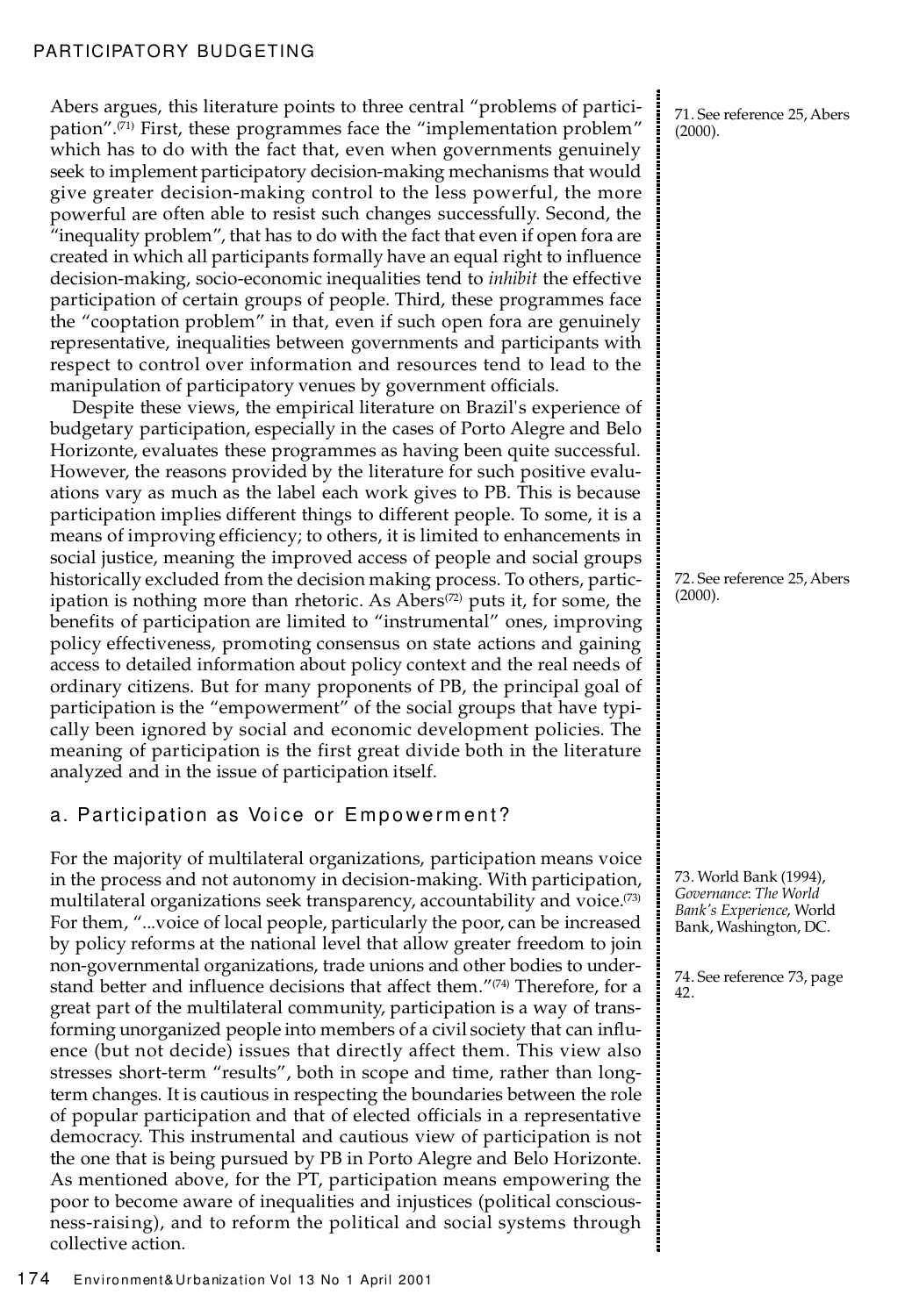75. Several works show that the great majority of Brazilian cities, especially those in districts where most needy people live, cannot increase their revenue given the lack of economic activities or the poverty of their population. See Bremaeker, Fran ois (1994), "Mitos e verdades sobre as finan as dos municípios brasileiros", IBAM, unpublished; also reference 2, Souza (1997) among others.

76. The most recent example occurred in Brasília. The former governor, Cristóvam Buarque from the PT, implemented a highly praised programme to give families a minimum wage conditional on keeping their children at school – the *bolsa-escola* programme. It was the administration's hallmark. The programme was well evaluated by opinion polls and the media. Buarque was not re elected and the programme was immediately abolished by his successor, Joaquim Roriz, a conservative politician well-known for his clientelist practices. Two lessons can be learned from the Brasília experience. First, despite the outcry against closing the programme, Roriz did so, showing that conservative politicians are not interested in breaking their clientelistic ties with the community. Second, under Buarque, the *bolsa-escola* was presented to people as a right, just as participatory budgeting is. Why would poor rational voters not seek to combine rights with favours?

77. See reference 25, Abers (2000).

78. See reference 27, Nylen (2000b).

As a result of these competing views, a question arises: is it possible to adopt PB in all Brazilian cities? Even in the less ambitious view of the multilateral community, the answer to this question is not straightforward, as the positive results from the limited number of cities that have implemented the procedure might suggest. There are empirical and theo retical constraints that may limit the adoption of PB elsewhere. The main

- ones are:<br>• Why would elected representatives be willing to share their power, even in a consultative way?
- Why would rational people be willing to participate in new programmes given the disillusionment with politics that survey data report from across Brazil?
- How can these programmes overcome problems of free-riding?
- Do Brazilian municipalities have enough resources for large-scale investments capable of stimulating citizens to invest their time in discussion?(75)
- How can these programmes avoid manipulation, corruption and clientelism in cities where people are poorly educated, not accustomed to playing an active role in holding government to account, and where most citizens are so poor that all their efforts and time are already
- committed to ensuring their daily survival? How can these programmes persuade people to devote themselves to collective concerns over immediate needs when many other participatory policies were abolished after a different political group won the elections?(76)

The large number of community councils that now exist in Brazil are not an answer to these issues. Stimulated either by national policies or by foreign grants that require the creation of community councils in return for funds for local government's basic responsibilities (health care, basic education, social welfare, etc.), almost all local governments in Brazil have created community councils. This has generated a merely formal reproduction of what the rules say, therefore threatening participation's fundamental assumptions of credibility, trust, transparency, accountability, empowerment, etc. Although there is still no body of research analyzing these community councils in depth and in comparative terms, there have been several accusations in the media about the control mayors exert over them, together with suspicions of corruption in the use of resources for education and health.

What is the scope for the replication of PT's view of participation as a way of empowering the poor? Some see PB as only possible in Porto Alegre<sup>(77)</sup> because of a combination of three factors. First, PB became a political strategy to gain support to govern, becoming the municipal government's hallmark. It was also used to dismantle the old electoral bases of the city's populist left led by the PDT (Democratic Labour Party). Second, state actors were able to change the cost-benefit calculation of collective action for poor, less organized people by lowering the costs of joining in through the role of community organizers. Third, they were able to increase expectations of benefits by targeting basic infrastructure for the poor. Abers' thesis, however, is contradicted by the Belo Horizonte case, although some of the reasons for the success, as indicated by her, are also found in Belo Horizonte. The idea that PB has produced a generalized empowerment of the unorganized and of the poor has been challenged by Nylen's findings, as mentioned above, and by the level of income of those who participate.(78) Their income, although low on average, does not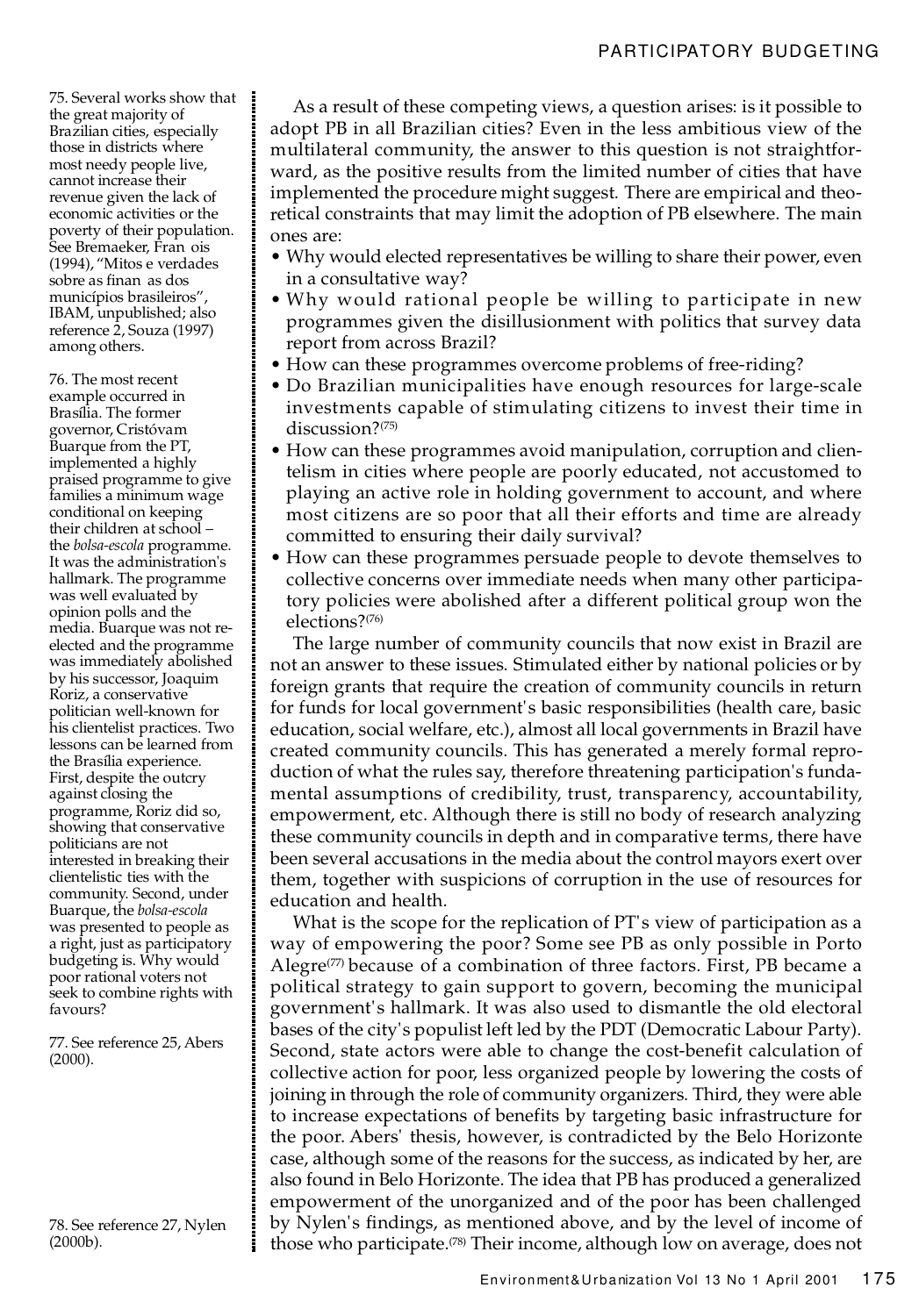#### PARTICIPATORY BUDGETING

fully support the claim.

Matthaeus answers the issue of replication by stating that a policy like PB is likely to be adopted only by leftist parties.<sup>(79)</sup> For Santos, PB works in Porto Alegre because it is a city of ample democratic traditions and a highly organized civil society.<sup>(80)</sup> Data analyzed by Setzler, as mentioned  $\;$ above, demonstrate that Porto Alegre indeed has higher levels of associational activity, political awareness, and communal trust than other large Brazilian cities.(81) *But Porto Alegre's associational activity has not always been grounded in democratic values, as the strategy of hiring community organizers shows*. The Belo Horizonte experience, although combining different strategies (participation with forms of clientelism), has also been evaluated as successful despite the city's relatively lower levels of associationalism.

Navarro also addresses the question of whether PB can be replicated in other cities and in different conditions.<sup>(82)</sup> While listing several necessary pre-conditions (political will to cede power to associations; political posture to avoid clientelism; financial control; and resources to be invested), he concludes that PB could become generalized in municipal administration.

The divide discussed above poses a final question: is participation in the sense of empowerment only possible in experiences similar to PB? Some argue that cost-recovery policies directed at the people, without government mediation, are more important for achieving "urban management by the people", whereas PB is "urban management with the people".<sup>(83)</sup> This alternative option is condemned by Abers.<sup>(84)</sup> Whatever **i** the view, there is a consensus in the literature analyzed that, in the case of Porto Alegre, empowerment (at least of the direct participants) was made possible because of the conditions mentioned by Abers.(85) In Belo Horizonte, however, Boschi seems to give the credit for PB's success mainly to previous experiences on decentralization.(86)

#### b. PB as a Means of Inverting Priorities to Favour the Po o r

As to whether PB has been able to reflect the priorities of the poor, most authors agree that this has been the case.<sup>(87)</sup> Delegates who have responded to surveys in both Porto Alegre and Belo Horizonte also seem to agree. However, it is less clear as to whether PB has been able to reflect the needs of non-participants, in particular the very poor. This is important because, even though support for the PB in Porto Alegre and Belo Horizonte has been high, the great majority of poor citizens do not actively participate in the programmes. The results of a 1991 survey in 150 municipalities across Brazil analyzed by Desposato show that the poorest and less-educated voters mentioned economic survival concerns (cost of living, low salaries and job opportunities) as their top priority and not infrastructure, which is PB's main focus of investment.<sup>(88)</sup> As income rises above the minimum wage (*around US\$ 76 a month*), voters' concerns shift to the provision of public goods and services. Although the survey was undertaken almost ten years ago, it might indicate that PB is not meeting the demands of the very poor but, rather, those of a part of the population who, although not totally poor, feel that PB is worth the effort and time because it compensates for the neglect of low-income areas by previous local administrations.

Other questions arise as a result of the issue discussed above. Is there

79. See reference 25, Matthaeus (1995). 80. See reference 25, Santos (1998). 81. See reference 38. 82. See reference 25, Navarro (1997). 83. See reference 25, Mattheaus (1995). 84. See reference 25, Abers (1998). 85. See reference 25, Abers (1998). 86. See reference 55. 87. See reference 25, Santos (1998); also reference 27, Somarriba and Dulci (1997); reference 27, Pereira (1996); reference 25, Abers (1998); and reference 23.

88. Desposato, Scott W (2000), "Institutional theories, and social realities, and parties: a comparison of legislative politics in five Brazilian states", paper presented at the LASA 2000, Miami, 16-18 March.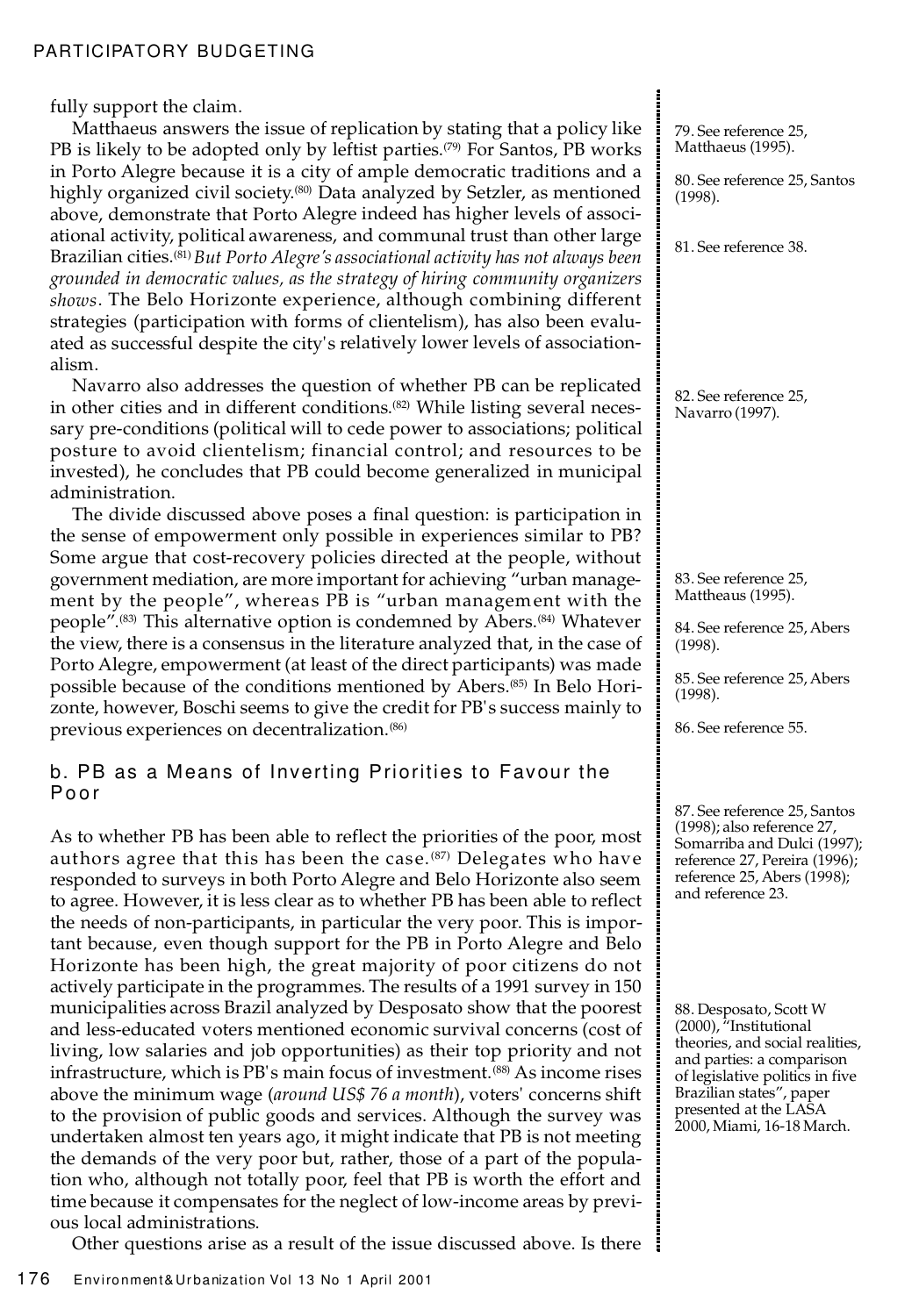evidence that PB first, does increase the capacity of excluded social groups to influence decisions on the allocation of public resources? And second, does it increase the access to basic urban services for the poor? Figures, statements and analyses provide sufficient grounds for arguing that PB does increase the capacity of excluded groups to influence investment decisions and that it does increase their access to basic urban services, especially infrastructure. As Navarro summarizes:

*"... even if several claimed changes are not visible – for example, the real meaning of "local democratization of state power" or of supposed changes in the manifold relationships established between the local government and the population – it is undeniable, however, that other changes and concrete results are easily found in many corners of Porto Alegre. These are results linked to the very operation of public services which improved substantially in the last nine years, after PB. Greater general administrative rationality and efficiency are among its results but also more social justice when allocating public resources."*(89)

The recognition that, with PB, excluded segments of the population do gain influence over policy and do gain better access to basic urban services is also sustained by the responses of the electorate to the coalitions that introduced PB. The electorate have re-elected the same governing coalition *four* times in Porto Alegre and *three* times in Belo Horizonte. An association between these electoral results and PB is not unrealistic, given that PB is the best known policy of these governments.

Does this mean that PB is also an instrument for increasing democracy? Abers offers a positive response for Porto Alegre, and Somarriba and Dulci for Belo Horizonte.(90) In the case of Porto Alegre, Navarro qualifies PB as a kind of "affirmative democracy" because of its achievement in ensuring redistributive effects in the face of Brazil's traditional power asymmetry. (91) One less optimistic view of PB's potential for increasing democracy is that of Nylen, but the reasons he gives are all based on broad, national indicators.(92) Perhaps a more realistic assumption is that PB does have an effect on improving local democracy by bringing into the decision-making arena representatives of social groups from low-income areas who have seldom had a chance to make decisions regarding their living conditions.

# c. What is PB Then?

Another great divide relates to the way in which literature views and interprets PB. The views are so diverse that they are difficult to synthesize. As an attempt to simplify all the answers (and even several answers within the same work), I have divided them into four main fields: management, education, politics and social change.

In the management realm, there is the view that PB is:

- urban management with the poor;<sup>(93)</sup>
- a sustained mechanism of joint management of public resources through shared decisions on the allocation of budgetary funds;<sup>(94)</sup>
- a model of urban management more than a policy;<sup>(95)</sup> and **•** a process of social fiscal management.<sup>(96)</sup>
- 

In the realm of education, most literature considers PB an educative process that involves all the key local actors – the mayor, the bureaucracy, councillors, delegates, grassroots movements and the PT – as well as the institutions in which they operate.

In the political realm, the views are extremely diverse. PB is:

• a policy that empowers disadvantaged groups from above;<sup>(97)</sup>

89. See reference 25, Navarro (1997), page 5.

90. See reference 25, Abers (2000); also reference 27, Somarriba and Dulci (1997).

91. See reference 25, Navarro (1997).

92. See reference 23.

93. See reference 25, Matthaeus (1995).

94. See reference 25, Santos (1998).

95. See reference 56.

96. See reference 25, Navarro (1997).

97. See reference 25, Abers (2000).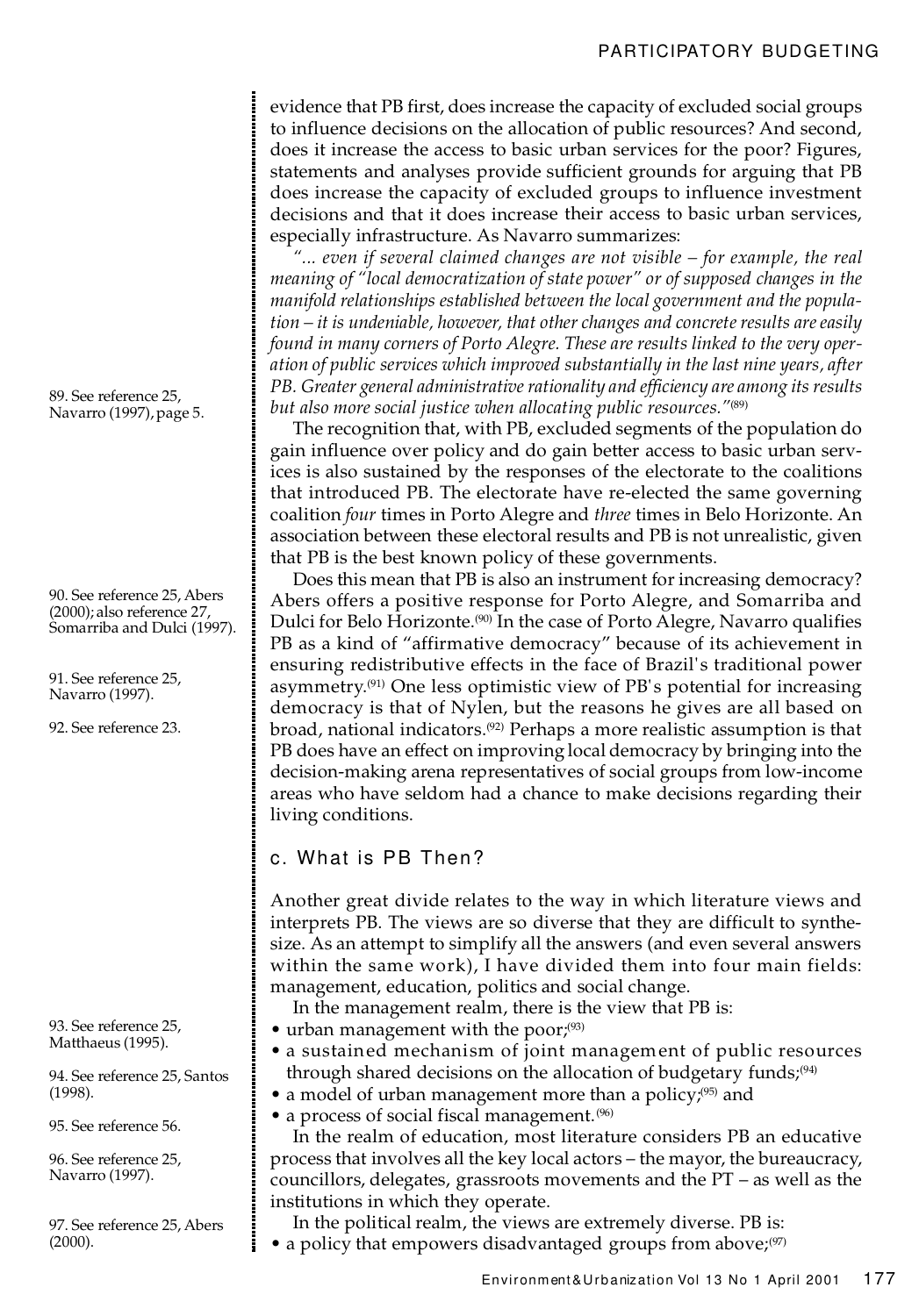- a way to radicalize democracy and the result of a firm political will to enable the construction of a political culture to raise consciousness regarding citizenship and to bring about improvement of the population's living conditions;(98)
- one of today's forms of counter-hegemonic globalization;<sup>(99)</sup>
- a way to combine representative democracy with participation;<sup>(100)</sup> and **•** a means of overcoming the limits of representative democracy through
- mechanisms that increase civil society mobilization beyond corporatism and mere consultation.(101)

Also apparent in most of the literature are views that PB increases transparency, accountability and credibility. PB is constantly mentioned as a way of breaking down (or challenging) clientelism, authoritarianism and patrimonialism. Thus, while highly divergent, the literature comes round to the same conclusion that PB is changing the political life of Porto Alegre and Belo Horizonte.

Finally, in the sociological realm, authors conclude that the PB allows:

- a fairer distribution of scarce resources in an extremely unequal society;(102)
- $\bullet$  an innovative instrument for the reconstruction of public life; $(103)$
- a new form of relationship between local public power, popular organizations and the rest of society to address the demands of the poorest segments of the population;<sup>(104)</sup>
- the enhancement of urban "associativism" and a strengthening of the relationship between community associations and district dwellers;(105)
- an equitable means of deciding on resource allocation.<sup>(106)</sup>

#### d. The Issue of Political Representation

Perhaps the most sensitive issue regarding PB is the potential effect of community participation threatening to replace the role of bureaucrats, the local executive and elected councillors. This is particularly relevant with respect to the relationship between PB delegates and elected councillors. The issue is important given that final approval of the budget is a constitutional prerogative of the councillors. Where to draw the line between these two means of interest representation is far from clear. As for the bureaucrats, most literature points to their initial resistance to PB but believes that there are ways of overcoming this. Santos argues that the bureaucrats are also submitted to a learning process concerning communication and argumentation with the lay population but, as he sees it, the road from "technobureaucracy" to "technodemocracy" is a bumpy one.<sup>(107)</sup> However, as we are reminded by Navarro, technical expertise is an essential requirement of PB practice.<sup>(108)</sup> As for the relationship with the executive, there is a consensus that local government does play a decisive role within PB, even when the participants contest it.

However, the "political contract", to use Santos' words, between the executive and the communities thus far has not been extended to the legislature.<sup>(109)</sup> Although Somarriba and Dulci<sup>(110)</sup> do not see this relationship as a problem, it does exist; and the pragmatic formula found in Belo Horizonte to accommodate councillors' demands to continue amending the budget to favour their constituencies shows that adherence to PB legislature is far from secure.(111) As such, there are doubts about its prospects if or when leftist parties are thrown out of office. However, this should not necessarily lead to a pessimistic view of PB's future. If PB has really worked the way the literature describes, then one result could be that the 99. See reference 25, Santos (1998).

100. See reference 21, Jacobi and Teixeira (1996).

101. See reference 25, Laranjeira (1996).

102. See reference 25, Santos (1998).

103. See reference 27, Somarriba and Dulci (1997).

104. See reference 27, Pereira (1996).

105. See reference 27, Pereira (1999).

106. See reference 21, Jacobi and Teixeira (1996).

107. See reference 25, Santos (1998).

108. See reference 25, Navarro (1997).

109. See reference 25, Santos (1998).

110. See reference 27, Somarriba and Dulci (1997).

111. Clientelist practices in Belo Horizonte are reported by Azevedo and Avritzer (1994) (see reference 27), and Pereira (1996) (see reference 27).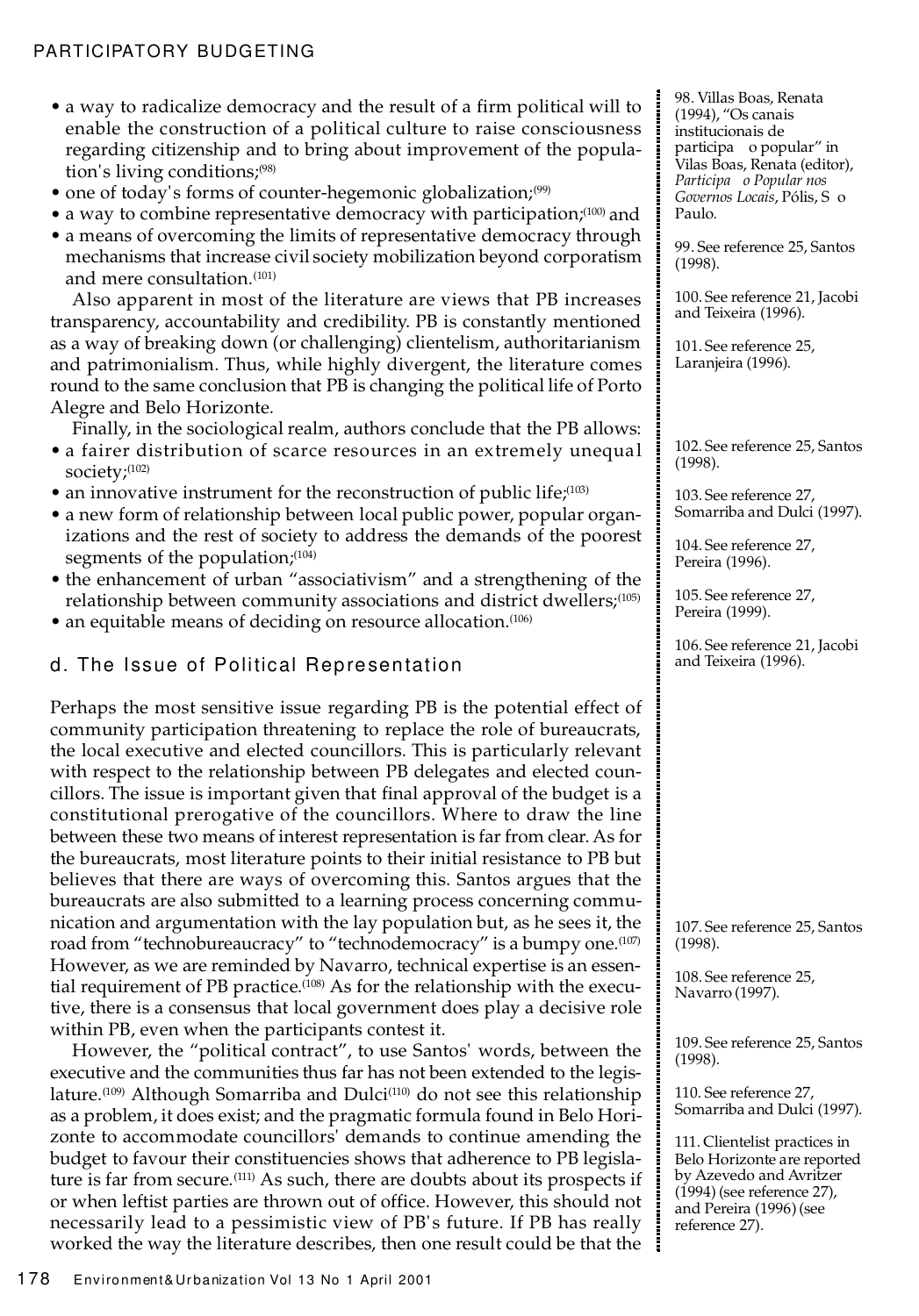#### **Table 1: Summ a ry of PB's ma in str engt hs and wea kne ss es ac cording to s elected litera ture**

#### **Str e ngth s**

- Makes representative democracy open to more active participation of segments of civil society
- Reduces clientelism, populism, patrimonialism, authoritarianism, therefore changing political culture and increasing transparency
- Stimulates associativism
- Facilitates a learning process that leads to better and more active citizenship
- $\cdot$  Inverts priorities away from the best off to benefit the majority of the population (the poor) together with attempts to open participatory channels to other social classes
- Provides a means of balancing ideological concerns for promoting citizen empowerment with pragmatic responses to citizens' demands
- Provides a structure that can carry over beyond a governmental term
- Encourages programme participants to move away from individualistic views towards solidarity and to see city problems in universal rather than personal terms

#### **W e a k n e s s e s**

- $\cdot$  Interaction with government puts community movements' independence at risk
- Forms of clientelism still survive
- Civil society is still developing
- Financial limitations and resources for participatory budgeting are still scarce, limiting the scope of the programmes
- Communities tend to stop participating once their demands are met
- Difficulties persist in broadening participation: the very poor, young people and the middle-classes are underrepresented
- Programmes disappoint participants because of the slow pace of public works
- Cleavages between the PT and the executive
- Participatory budgeting risks reification of the popular movement, making it difficult to maintain a clear separation between its role and that of government
- Fragmented decisions and short-term demands may jeopardize urban planning and long-term projects

organization of social movements and the acceptance of PB by society may convince other political groups to keep it in these cities.

While risking an oversimplification of the issues debated in this section, Table 1 presents a summary of the main strengths and weaknesses found in the literature regarding PB experiences in Porto Alegre and Belo Horizonte.

# V. DEBATING SOME RESULTS AND CLAIMS

THE LITERATURE ON political science and public administration does not yet provide clear answers as to why some politico-institutional experiences and practices are adopted, and what the reasons are for their success or failure. The lack of a coherent analytical framework able to guide evaluations of politico-administrative practices leads to extremely divergent evaluative criteria and conclusions on the results and prospects of participatory programmes. Furthermore, in countries such as Brazil, which are characterized by enormous social, economic, political, cultural and regional disparities, making conclusive generalizations based on the results of the small number of PB programmes adopted is certainly a temptation to be avoided. Evaluations and generalizations of the Brazilian experience of PB, for instance, can easily fall into the trap of believing that PB is only possible in the "modern" and "developed" South and South-East and impossible in the "backward" or more "clientelist" North-East. Furthermore, in assessing the main results of PB it is important to remember Santos's warning: the search for only one logic in the realm of collective action is fruitless, given that in such environments a multiplicity of factors are likely to be responsible for particular policy outcomes in a given place.(112) Acknowledgement of these limitations should guide the researcher in the challenge of debating and evaluating PB's main results and claims.

The lack of an analytical framework, as mentioned above, allows exces-

112. Santos, Wanderley G dos (1993), Raz es da *Desordem*, Rocco, Rio de Janeiro.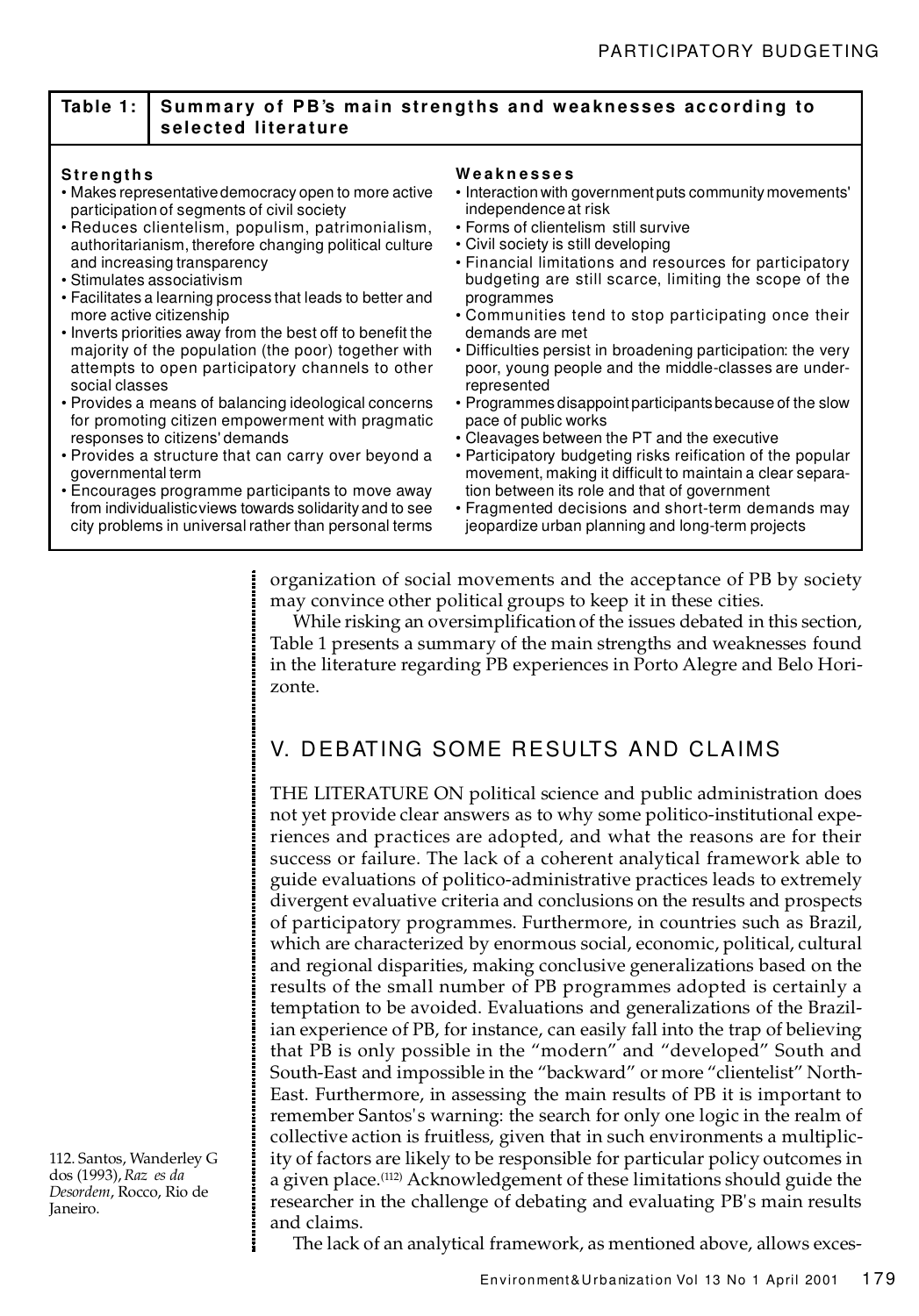sive space for evaluating PB according to observers' ideology, interests or personal agendas. Beyond the literature reviewed here, evaluations falling into this category vary considerably. Some critics see PB as an opportunity for leftist parties to engage in the same "old clientelism" – albeit without the mediation of local councillors – of past local administrations. Other critics contend that PB is a type of leftist naive altruism. Others cynically argue that PB is a way of making the poor decide, so that they can blame themselves if they do not get proper resources, instead of blaming the government. The difficulty with these essentially normative criticisms, as is also the case with advocates who embrace PB solely because they support the types of governments most likely to implement the policy, is that neither provide evaluative criteria on which to evaluate the work achieved.

PB is a state-sponsored experience which is well accepted in the cities analyzed. Such approval is probably one of the reasons for the re-election of the governing coalitions which implemented it. The constant changes in its rules, procedures and functioning show that PB has been a learning process for all those who have taken part in it. The cases reviewed here also demonstrate that the problems and early frustrations (in the case of Porto Alegre) did not make those involved give up on the experience. This might indicate that PB is overcoming Brazil's tradition of changing public policies every time a new government comes into office. Dramatic changes in public policies often occur even when those newly elected belong to the same party as the incumbent.<sup>(113)</sup> Therefore, PB is addressing one of the main problems identified by the scarce literature on Brazilian public policies – the lack of persistence within policies in the sense of a policy that remains in force until the problem for which it was developed has been tackled. Despite changes in the factions that won local elections, in both Porto Alegre and in Belo Horizonte, PB continues to this day. Popular acceptance manifested through organized social movements and opinion polls might also play a role in PB's survival.

The previous sections have shown that some of the claims related to the aims and results of PB are probably confirmed, given that they hold across different case studies. Other claims, however, deserve more careful attention and further research. These are discussed in the following subsections.

# a. The Empowering of the Poor Claim

Data and analyses show that with PB, low-income groups, but not the very poor, have gained influence on decision-making in the allocation of a percentage of public resources. Although this percentage is small *compared to the total budget*, it is certainly an important step in bringing infrastructure to communities that dramatically lack them. However, the issue of limits on the financial resources available for these programmes is more crucial than it may seem at first glance. This is because, although municipal governments with PB may want to reverse priorities and transform spending on the cities' poorer areas into rights and not favours, they still cannot meet even a small fraction of either the needs of poor communities or the most compelling problems in their cities. In this sense, what is most valuable about PB is not necessarily the material gains that such programmes may create for Brazilian low-income segments; rather, it is the extension of participation and decision-making power to the formerly excluded groups. Having noted the financial limitations, a more serious

113. There has been a marked history of this in Brazil, even during the military régime, as suggested by Batley (see Batley, Richard (1991), "Urban management in Brazil. Part I – common characteristics", Development Administration Group, Institute of Local Government Studies, University of Birmingham, unpublished). However, "best practices" literature argues that programmes that are recognized as successful are maintained across governments despite their ideological differences.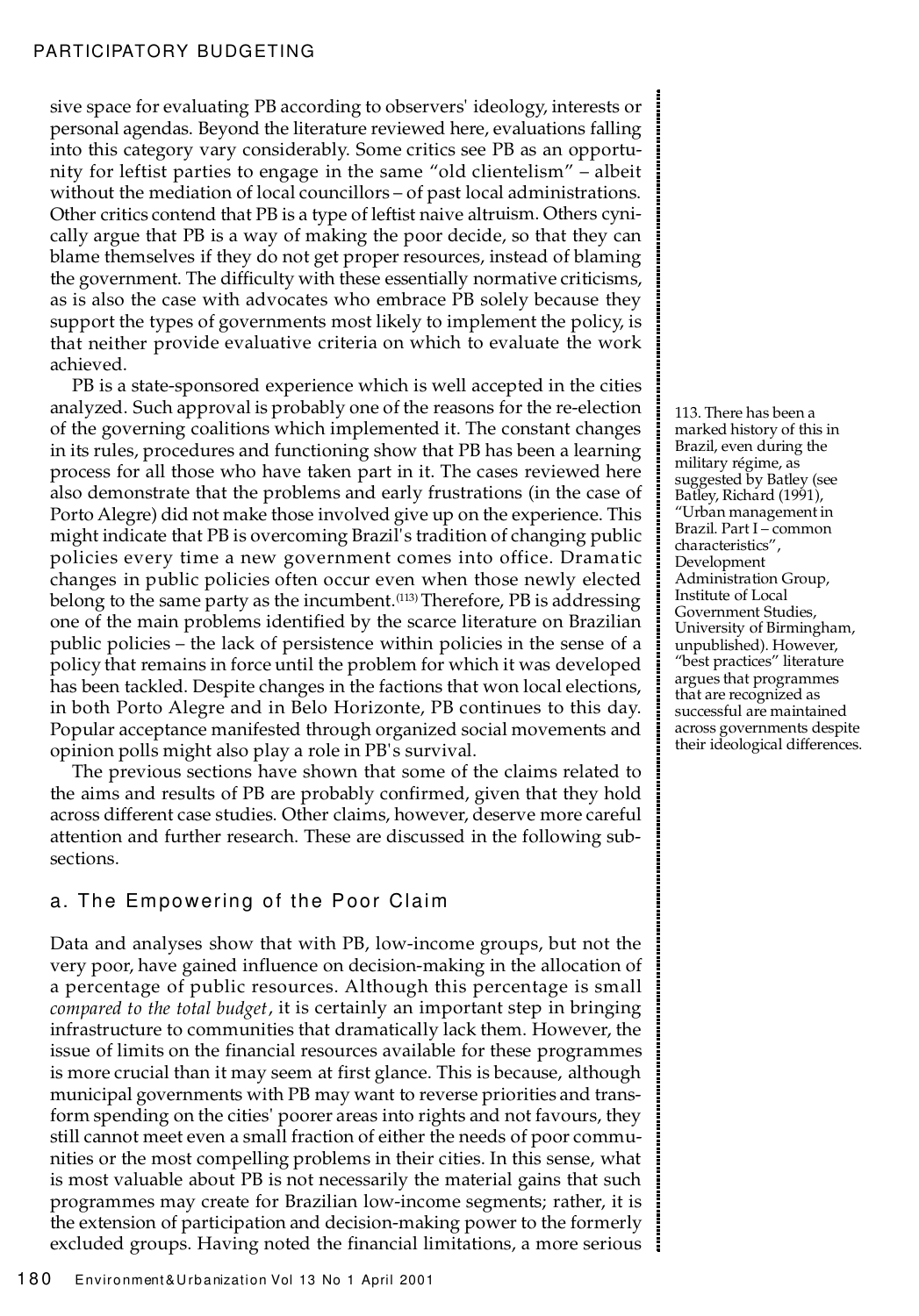issue of resource allocation remains. What the experiences of the cities reviewed here suggests is that in extremely unequal societies such as Brazil, low-income groups are spending a considerable amount of time and effort debating the allocation of public resources. As I suggest above, this is in fact empowering. It is worth stressing, however, that the infrastructure which low-income groups spend time fighting for, the middle and upper-classes have already gained without a struggle.

The claim that PB empowers the poor is also challenged by the participants' income level. Although PB is not reaching the very poor, it is certainly achieving another important target, namely, redirecting resources to neighbourhoods that have historically been excluded from any governmental action. Previously, the only way these neighbourhoods would receive any public investment was by building close ties with local councillors or the executive in electoral years. Furthermore, investment in these districts was offered to dwellers as a political favour and not as their right. These neighbourhoods, which certainly make up a large portion of Brazilian cities, were either left to their own destiny or were taken over by gangs and Mafia-type organizations, as is now happening particularly in Rio de Janeiro and S o Paulo. In providing an incentive for self-organization in these communities, PB provides a possibility for lowincome inhabitants to see themselves as citizens who are no longer condemned to survive at the margins of the state or under a gang's "protection". The claim of empowerment of the poor could then be refocused, to see PB as a way of compensating for the historical neglect by Brazilian local administrations of low-income areas.

#### b. The Blow against Clientelism Claim

The literature claims that one of the reasons for the success of PB rests on the programmes' attainment of participation's core values: credibility, trust, transparency, accountability, empowerment of ordinary citizens, solidarity, etc. Most of the literature adds to this list a claim that PB reduces what many see as one of Brazil's main problems, namely, a political culture based on clientelism and patrimonialism. Discussing these issues and the reasons for them is beyond the scope of this paper. However, it is important to mention that, in the case of clientelism, the literature also seems to recognize that the practice is still alive in cities that have adopted PB, Belo Horizonte in particular. Setting aside a part of the resources for local councillor allocation was the way to reduce resistance to the programme in Belo Horizonte. On the other hand, all the efforts to improve rule-setting that have taken place as PB took root in Porto Alegre and in Belo Horizonte may indicate that it is possible to insulate PB from clientelism. We can conclude that, although Porto Alegre was the first city in which PB became a continuous local government policy, other cities that are adopting PB are adjusting it to their local circumstances. This can be interpreted as a sign of maturity and pragmatism. However, it may also suggest that the claim that PB is a way of changing "old clientelist" practices may not be upheld in every political setting. Therefore, one should not expect from PB more than it can deliver.

#### c. The Empowerment of the Disorganized Claim

114. See reference 27, Nylen (2000b).

The claim that PB has empowered the disorganized also requires further debate and analysis. As shown by Nylen,<sup>(114)</sup> a significant number of PB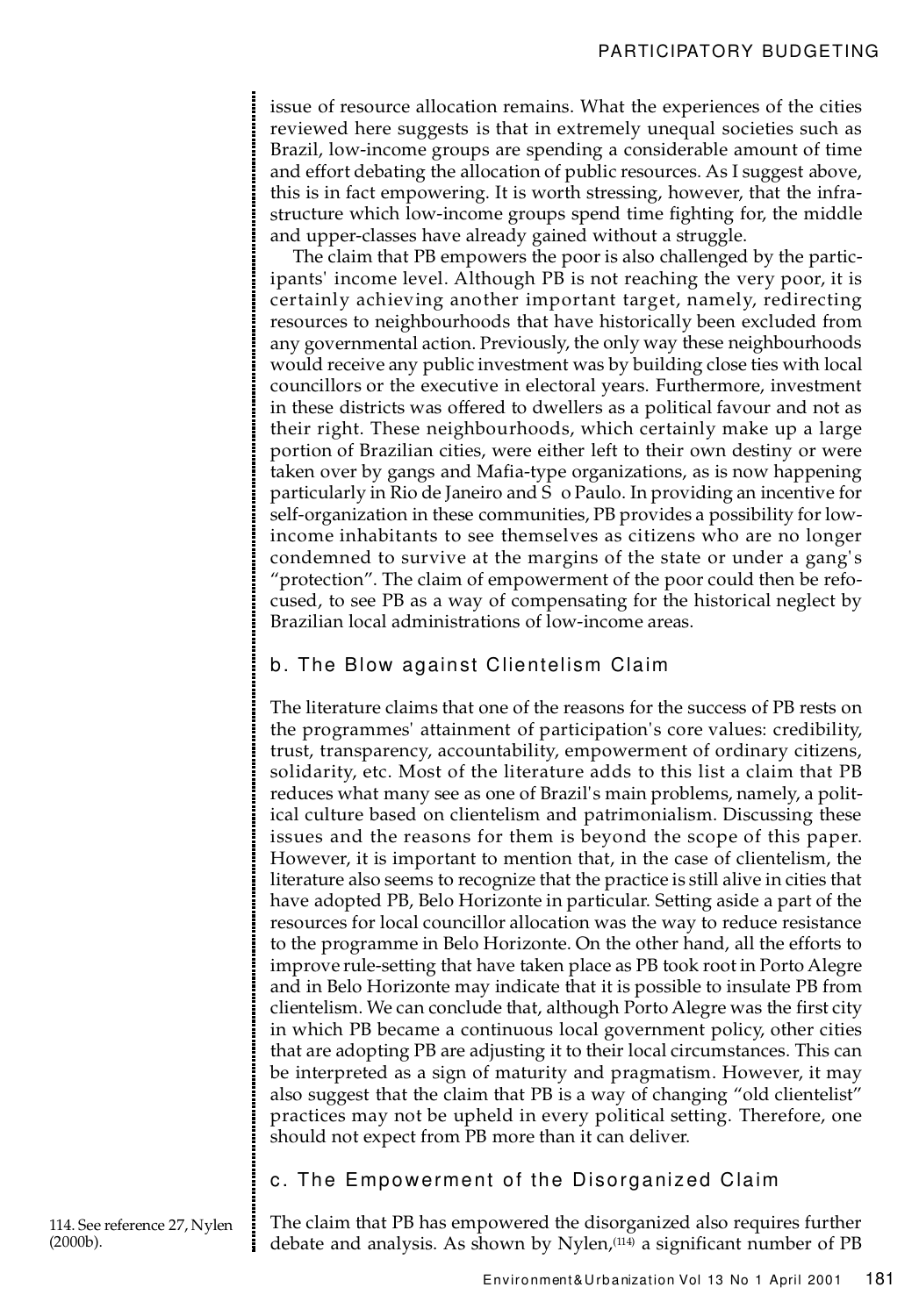participants were engaged in community activism prior to PB, so it is not totally accurate to say that PB motivated these people to engage in politics for the first time. The claim, therefore, should be refocused to interpret PB as helping to sustain non-élite political activism, to use Nylen's words. Changing the focus of the claim does not imply reducing the importance of PB's achievements, especially in an élite-driven country like Brazil.

# d. The Political Will Claim

The claim that the adoption of PB is a result of a strong political will characteristic of leftist governments also deserves deeper thought. Explanations based on voluntaristic approaches are problematic. First, they assume that it is possible to change reality through the action of a few groups. Second, they do not take into account the web of circumstances, traditions and conditions that are involved in any kind of political action. Third, they do not explain why certain PT governments have given priority to other experiences, such as Brasília's *bolsa-escola*<sup>(115)</sup> in trying to integrate excluded groups into citizenry. It also fails to explain why PB was not successful in Brasília, S o Paulo and Santos, for instance, despite the attempts of their executives. The issue of political will should be redefined: some administrations have chosen PB as their hallmark because the programme provided an opportunity to broaden governing coalitions. The pay-off of this option has been the successive electoral victories of administrations that have given priority to PB.

# e. The Impact of Increased Local Revenues Claim

Another claim that calls for caution is the one linking the success of PB to the fiscal reforms implemented by PT administrations. First, the positive impact on local finances brought about by the 1988 constitution is not given enough credit in the literature. It fails to take into account that the transfer of resources to the municipalities was phased in and was only completed in 1993. Second, by not presenting data from other state capitals, readers are misled into believing that only PT administrations were committed to raising their own revenue and to reforming their finance, whereas these two policies have been pursued by many large Brazilian cities. It also does not explain why, in S o Paulo, the electorate reacted so furiously against the raising of local taxes, while it was accepted in Belo Horizonte and Porto Alegre.

Another problem with the claim that links PB to the improvement of local finances relates to the pattern of investment in Brazilian cities. Although Brazil is a federal country, legislation is quite uniform nationwide. Sub-national governments have little room to adopt their own legislation on various matters, compared to other federal countries. However, the pattern of expenditure varies greatly among Brazilian local governments, especially social expenditure. This point is important because, although the constitution states that local governments are the main level responsible for basic education, other levels of government can also provide it. In the case of Brazil, several state governments have traditionally shouldered a large share of the provision of basic education, *thereby leaving more resources available for introducing innovative policies such as PB*. This may indicate that one prerequisite for a successful PB could be, paradoxically, a reduced role of local government in education, therefore leaving more resources for improving the conditions of neglected

115. This is a scheme which pays modest sums to lowincome households if their children continue at school, in order to encourage such households not to take their children out of school early.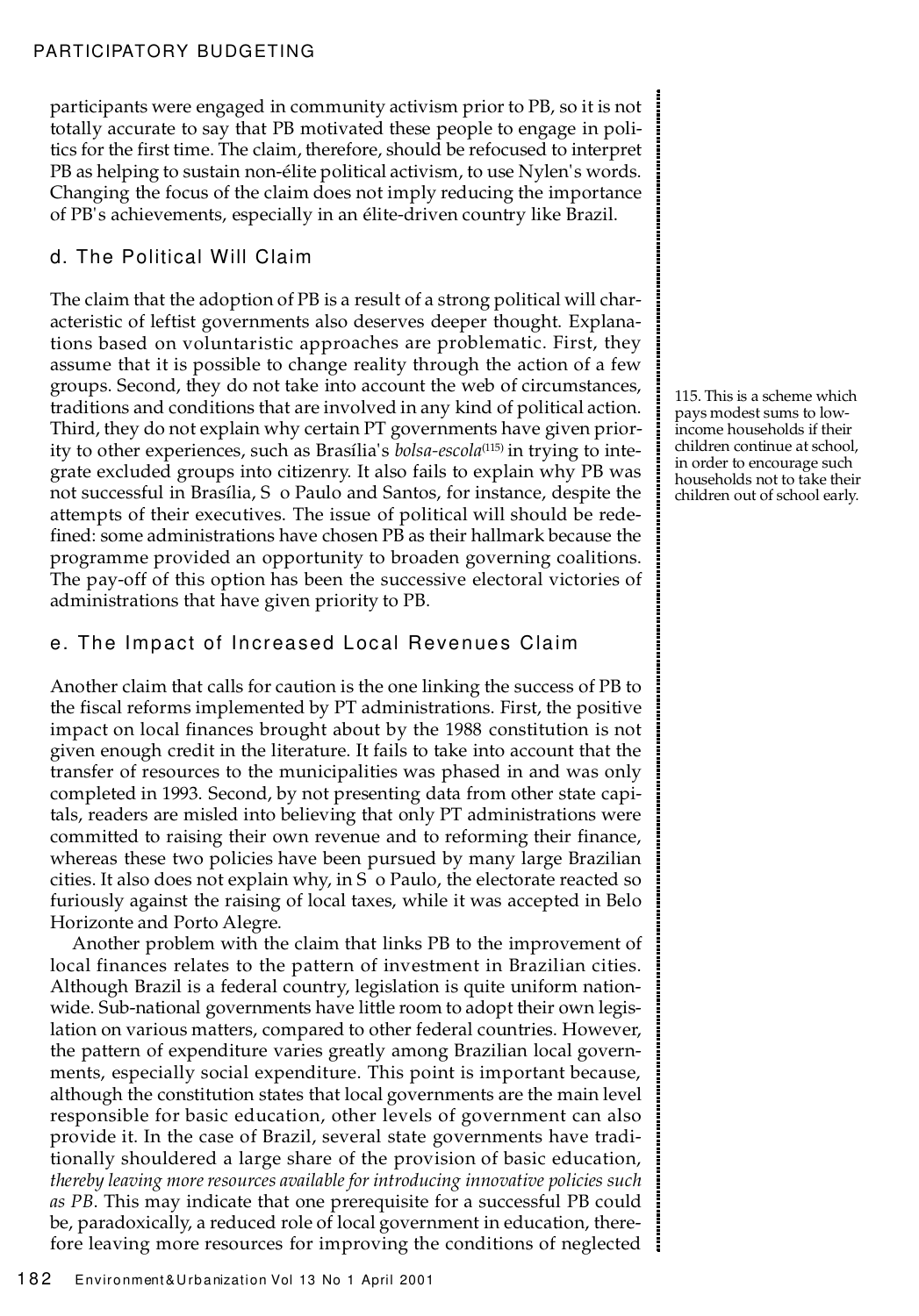low-income areas, the main achievement of PB. However after 1998, the federal government created a fund for education, FUNDEF, which penalizes municipalities that do not increase the enrolment rate in schools administered by them. Considering that expenditure on education had increased by the end of the 1990s, it is therefore possible that investment through PB could have reached its maximum limit, not only because of the national policy of tight fiscal control but also because of the greater role municipalities now have to play in basic education. This becomes more tricky in large municipalities, in particular in those that traditionally had invested little in education, as was the case of Porto Alegre and Belo Horizonte.

#### f. The Increase in Political Representation Claim

One final issue deserves special thought: the debate regarding the role of PB vis-à vis that of local councillors. The issue is at the heart of the current conundrum regarding the functioning of a representative system in a democratic, heterogeneous and participatory environment. Legislatures have a dual role: to legislate and to oversee the government's functioning. It would be naive to interpret the former role as one that is not shared with other political actors and institutions, especially with the executive. Since World War II and the transformations brought about by the increased role of government in economic and social affairs, the separation of power between executive and legislative functions has become less clear. Therefore, social and economic variables have forced legislatures to share their legislative powers with executives. In the case of participatory policies, councillors are required to share this prerogative yet further with organized movements. Furthermore, it means that local councillors and the local élite they represent lose their monopoly in the representation of local interests, and their role as one of the main actors in decisions regarding the allocation of public resources.

The issue of what representation is about does not affect local councillors alone. The literature analyzed also refers to problems of accountability and transparency between community representatives and those they represent. However, it does not pay enough attention to an issue that seems to require careful reflection. It remains unclear from the studies whether participatory systems are destined to reproduce the same problems arising in a formal representative system. This still remains very much an open question in Porto Alegre and Belo Horizonte.

# VI. A CONCLUDING NOTE

THIS PAPER HAS summarized and debated the main strengths and weaknesses of PB in two Brazilian cities in an attempt to analyze its limitations and possibilities in building democratic institutions. Whatever the merits and constraints of the experience, it is important to note that there is no single "model" of PB but, rather, a collection of experiences that have acquired different features. Maybe the greatest risk posed by PB, both in Brazil and in other countries experimenting with it, is the adoption of a "copy and paste" formula. The risk of it becoming just another bandwagon is foreseeable. The main strength of the PB in Porto Alegre and Belo Horizonte seems to be the insertion of marginalized people and communities, albeit only a minority of them, into the political process for